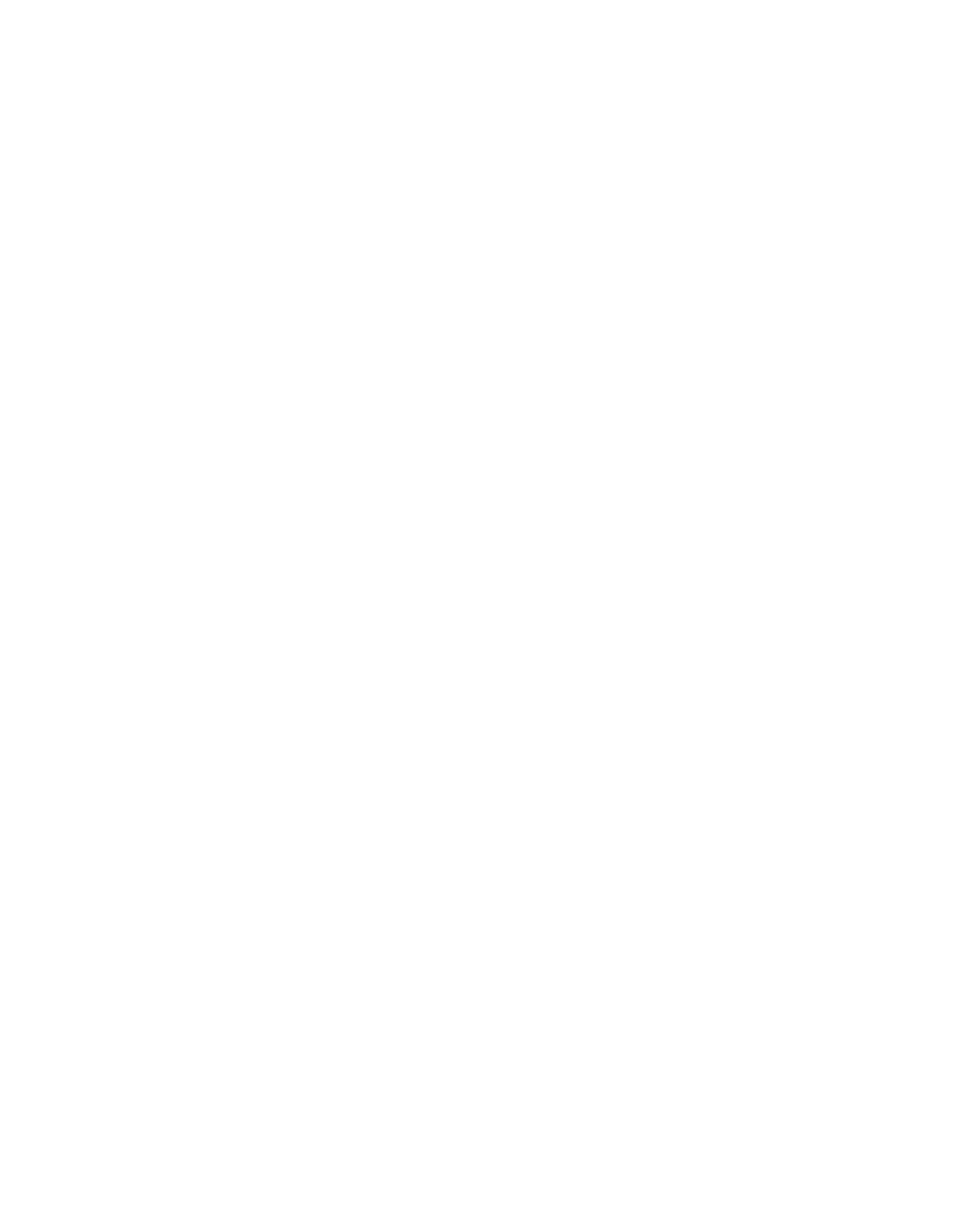# **TABLE OF CONTENTS**

### **TABLE OF TABLES**

| Table 1: Representation of Spheres in the Las Vegas Arts and Cultural Social<br>Network. |    |
|------------------------------------------------------------------------------------------|----|
| Table 2: Rankings of Individuals and Institutions by Sphere, Geography and               |    |
|                                                                                          |    |
| Table 3: Comparison of Demographic Characteristics of Survey Respondents to              |    |
|                                                                                          |    |
| Table 4: Demographic Characteristics of Survey Respondents Identified with               |    |
|                                                                                          |    |
| Table 5: Perceived Advantages and Disadvantages of Working in Arts and                   |    |
|                                                                                          |    |
| Table 6: Arts and Cultural Organizations in Las Vegas and Neighboring                    |    |
|                                                                                          |    |
| Table 7: Businesses, Employment and Revenues of Arts & Culture Related                   |    |
|                                                                                          |    |
| Table 8: Lodger's Tax Revenues for Las Vegas and San Miguel County, Fiscal               |    |
|                                                                                          | 24 |
|                                                                                          |    |
| Table 10: Markets for Cultural Institutions and Events in the Las Vegas Area27           |    |
|                                                                                          |    |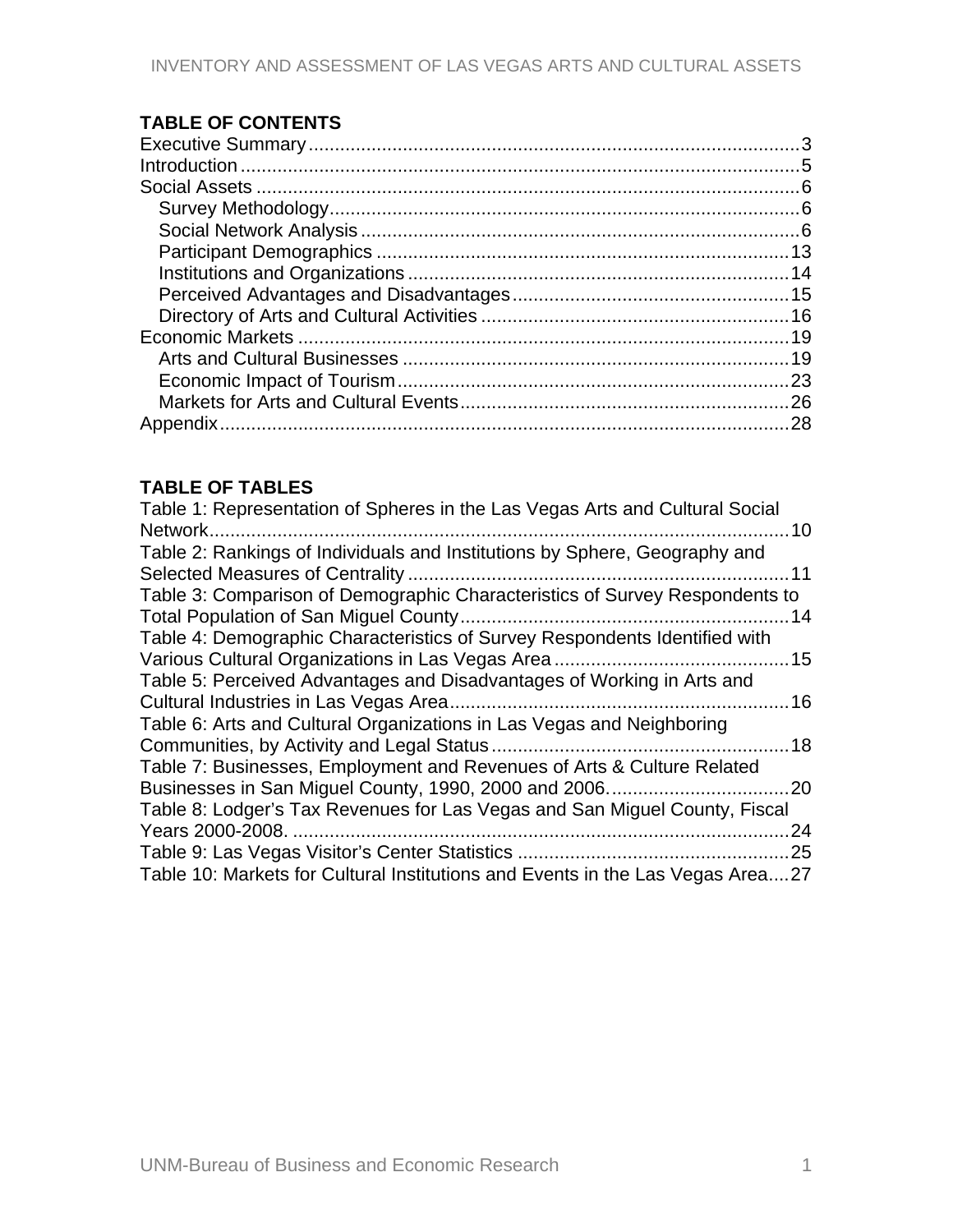# **TABLE OF FIGURES**

| Figure 2: Las Vegas Arts and Cultural Social Network by Geography12           |  |
|-------------------------------------------------------------------------------|--|
| Figure 3: Establishments and Revenues in Creative Industries in San Miguel    |  |
|                                                                               |  |
| Figure 4: Employment per Establishment and Revenues in Creative Industries in |  |
|                                                                               |  |
| Figure 5: Lodger's Tax Revenues for Las Vegas and San Miguel County, Fiscal   |  |
|                                                                               |  |
| Figure 6: Las Vegas Lodger's Tax Revenues Per Tax Point as a Percentage of    |  |
|                                                                               |  |
|                                                                               |  |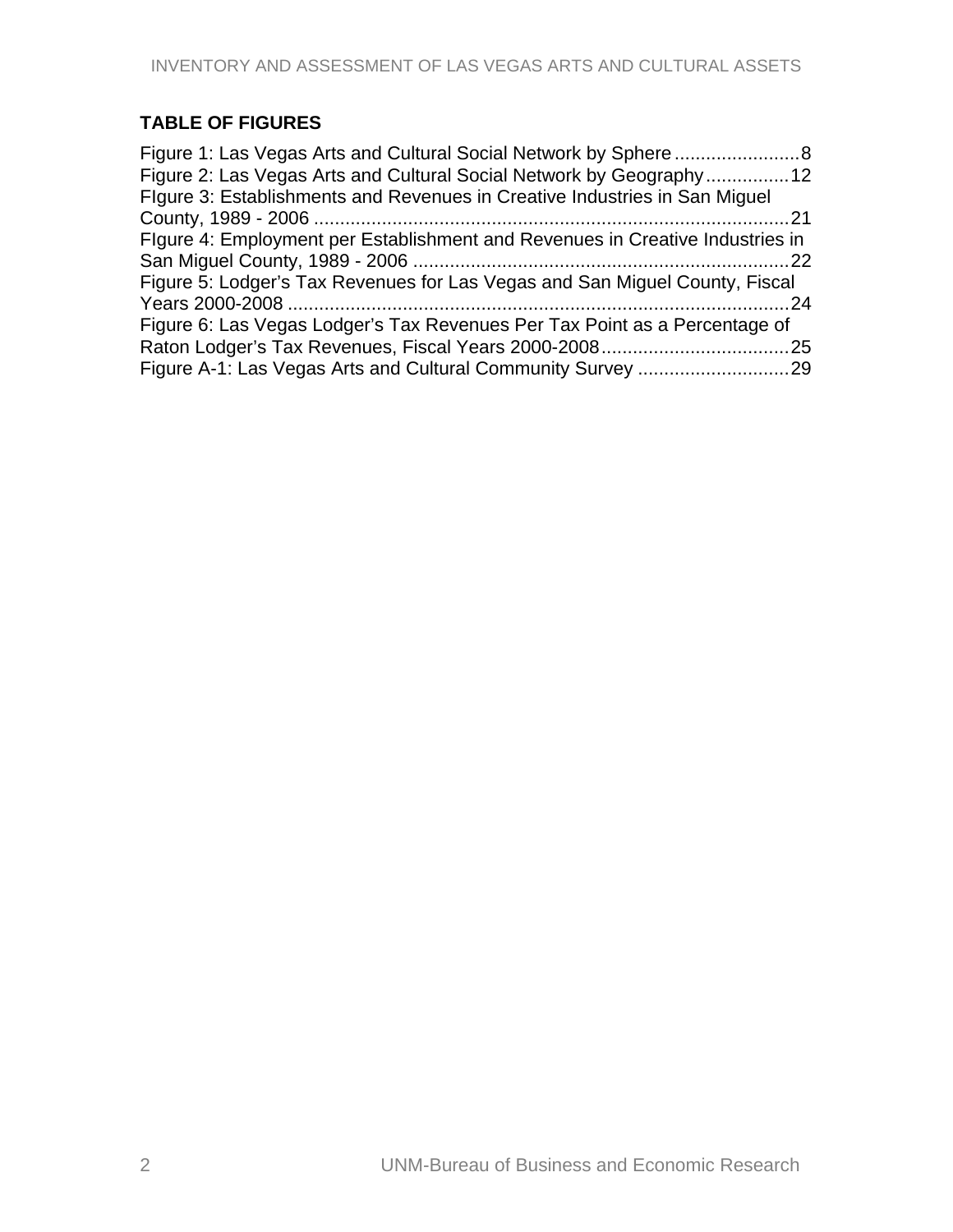## <span id="page-4-0"></span>**EXECUTIVE SUMMARY**

Las Vegas is rich in history, cultural tradition and natural beauty. Residents draw on these resources and traditions, as individuals and as a community, to preserve and cultivate their unique and distinctive way of life. During the past few years, the community has also begun to develop a strong and motivated group of leaders working to broaden the reach of these traditions, to both improve the quality of life and strengthen the economy.

Their task is not easy. It is often suggested that any initiative to develop an economy on the basis of arts, culture and tradition must confront a central paradox – artists and those who place culture at the core of their life thrive as individuals and resist efforts to 'brand' and 'market' their work and community. This is certainly true of many in Las Vegas, a town that was established and has thrived for many years as a land grant on the frontier. This study documents the measure of the challenge faced by the emerging leadership.

The central finding of this study is the paradox of a high level of individual involvement in artistic and cultural (A&C) activities and a remarkable degree of A&C institutional decentralization in and around Las Vegas. To cite only a few of the measures of this phenomenon more carefully documented in the body of the study:

- In 51 surveys of arts and cultural leaders in the Las Vegas area, respondents identified 134 different local arts, cultural and civic organizations with which they were involved. No fewer than 64 were mentioned by only one respondent, and another 15 were referenced by two respondents. Only eight organizations were mentioned by three or more persons, and only two by more than ten. Arguably the four largest institutions in the region – the City of Las Vegas, NM Highlands University, United World College and Luna Community College – were each referenced by fewer than three participants. In many other communities that BBER has investigated in New Mexico, large public and especially educational institutions serve as a principal site and organizer for community arts and cultural activities.
- According to the data collected in this study, the principal leaders are not fully representative of the population of the region as a whole. This presents a further challenge to cultural organizers in Las Vegas. While San Miguel County is nearly 75 percent Hispanic, and includes a large number of young adults, these populations are under-represented among those engaged in organizational leadership.
- The social network analysis included in this study identifies a high degree of geographical disconnect. To be sure, the city of Las Vegas is the central point of regional contact, but the relationships between the city and communities outside it are overly dependent on too few individuals.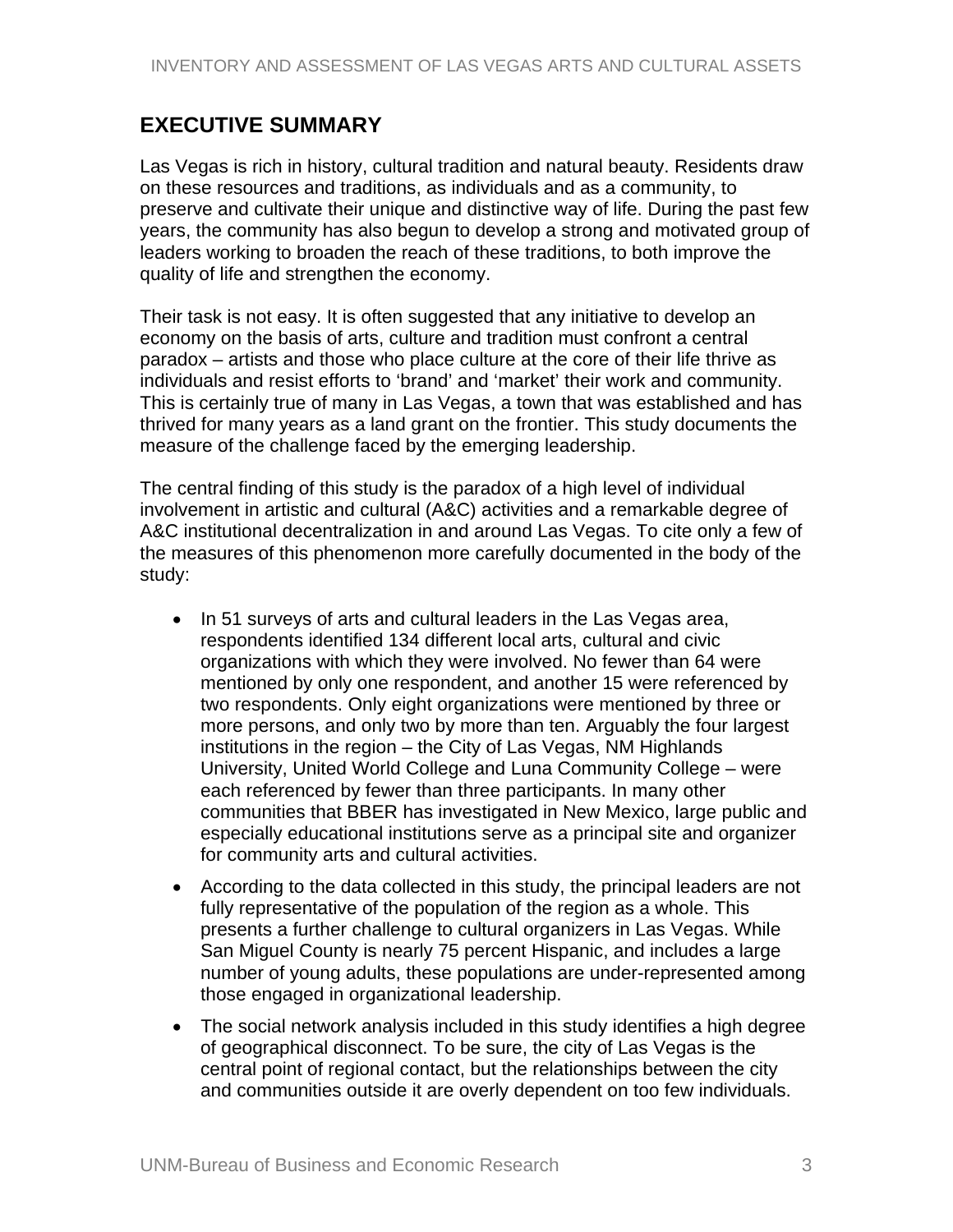- Until very recently, the number of arts and culture-related businesses and non-profit organizations in Las Vegas grew steadily and rapidly. However, total revenues have remained stagnant or declined, and as a result, the average employment and revenues of each organization has declined as well. As in the organizational structure of the community, the business end of arts and culture tends to proliferate in numbers rather than strength.
- The impact of 9/11 on Las Vegas' arts and cultural industries appears to have been very significant. Revenues earned or received by organizations in the area fell sharply beginning in 2002 and have not yet shown evidence of recovery. The impact of the disaster interrupted what had been ten years of steady growth in the region's industry.

Recent efforts to organize the arts and cultural community in Las Vegas have shown a measure of success.

- The Las Vegas Arts Council, the Steering Committee of the newly establishment Arts & Cultural District and MainStreet de Las Vegas measure the highest in BBER's social network analysis in the statistical terms of 'between-ness". Between-ness refers not directly to the number of mentions but to the effectiveness in linking otherwise disparate or disconnected individuals or organizations. In other words, these types of organizations are effective in creating hubs with the potential to organize the huge number of small, far-flung individuals and organizations that comprise the Las Vegas cultural community.
- These and other organizations have established key events that both draw together members of the community and attract others from outside the area. These events help to establish a common identity within and consistent representation of the region to other areas.

Although many of the measures included in this study emphasize the challenges that Las Vegas faces in developing its arts and cultural economy, the broader message is overwhelmingly positive. The patterns of decentralization described in this study are characteristic of a long history along a path of creative development that is distinct from neighboring regions of New Mexico, such as Santa Fe. In this light, the decentralized structure of the artistic and cultural landscape of present-day Las Vegas does not necessarily reflect radical internal disagreement but rather the many efforts of individuals and institutions to maintain the subtle nuances of an otherwise consistent vision of regional tradition. The current challenge is to organize these many initiatives in order to be more competitive in the emerging regional, national and global cultural economy, while at the same preserving the rich differences that exist within the community. To this end, A&C leaders should continue to work to develop a greater degree of central coordination while preserving the diverse set of organizations that currently exist.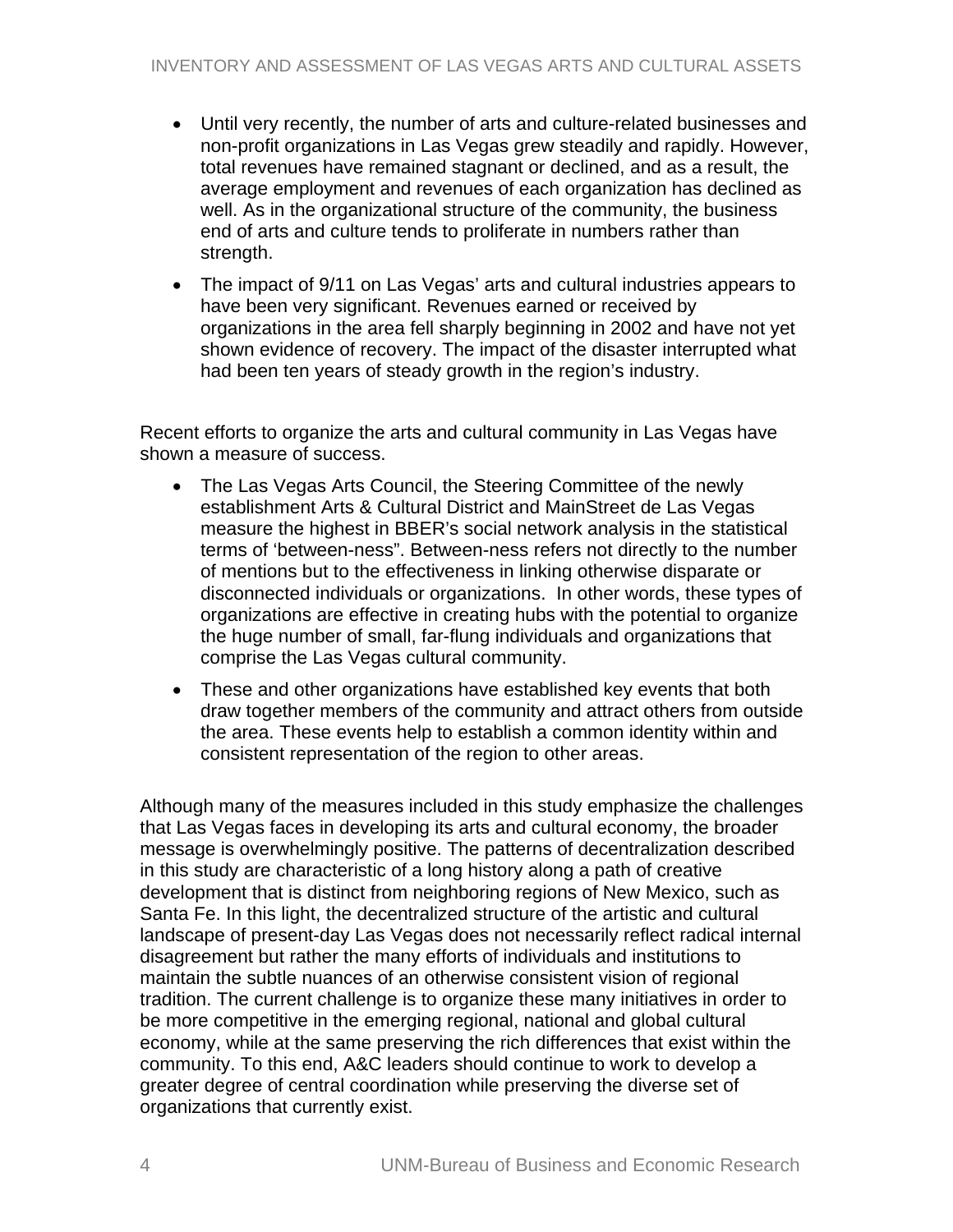# <span id="page-6-0"></span>**INTRODUCTION**

During the period October 2008-April 2009, UNM-BBER conducted a three part investigation of the Arts and Cultural (A&C) economy of Las Vegas, with a focus on an inventory and assessment of the community's cultural assets. The three parts are:

- An extensive inventory of the assets of the creative economy of the Las Vegas area. The information was collected from web searches, secondary and primary data collection, reviews of public documents and prior studies, and interviews with dozens of community leaders, public officials, business owners, artists and interested individuals. The results are available as an Excel<sup>©</sup>-based directory of nearly 500 entries, including descriptions, contact and personnel information, and where available, budget and funding data of A&C institutions and activities.
- A community-based survey of 51 artists, preservationists, supporters, retailers, market representatives and others engaged in creative industries in Las Vegas and neighboring communities. The survey included questions about A&C participation, the advantages and disadvantages of living and working in the Las Vegas area, demographics and, most importantly, relationships with and among A&C and other community institutions. By better understanding the individuals, institutions and relationships that comprise the creative economy, this analysis can help lead to innovation, market expansion, stronger organization, more broadbased participation, and even new models of community leadership.
- An analysis of the impact and trends of the creative economy of the Las Vegas area. This analysis draws from a variety of sources, including lodger's tax records, attendance and enrollment figures, and most importantly, the Dun & Bradstreet database of employment and revenues of businesses and public and non-profit institutions for the period 1989 – 2006. This quantification of the creative economy provides an objective account of the importance of the A&C industries for purposes of policy and planning.

The findings of this research are presented in this report in two main parts. The first is an analysis of the social assets of the creative economy of Las Vegas, including a social network analysis, an evaluation of survey results, and a review of the institutional inventory. The second part includes an analysis of the economic impact of the A&C industries in the area, including an analysis of trends during the 1989-2006 period, and information about the potential market for A&C industries.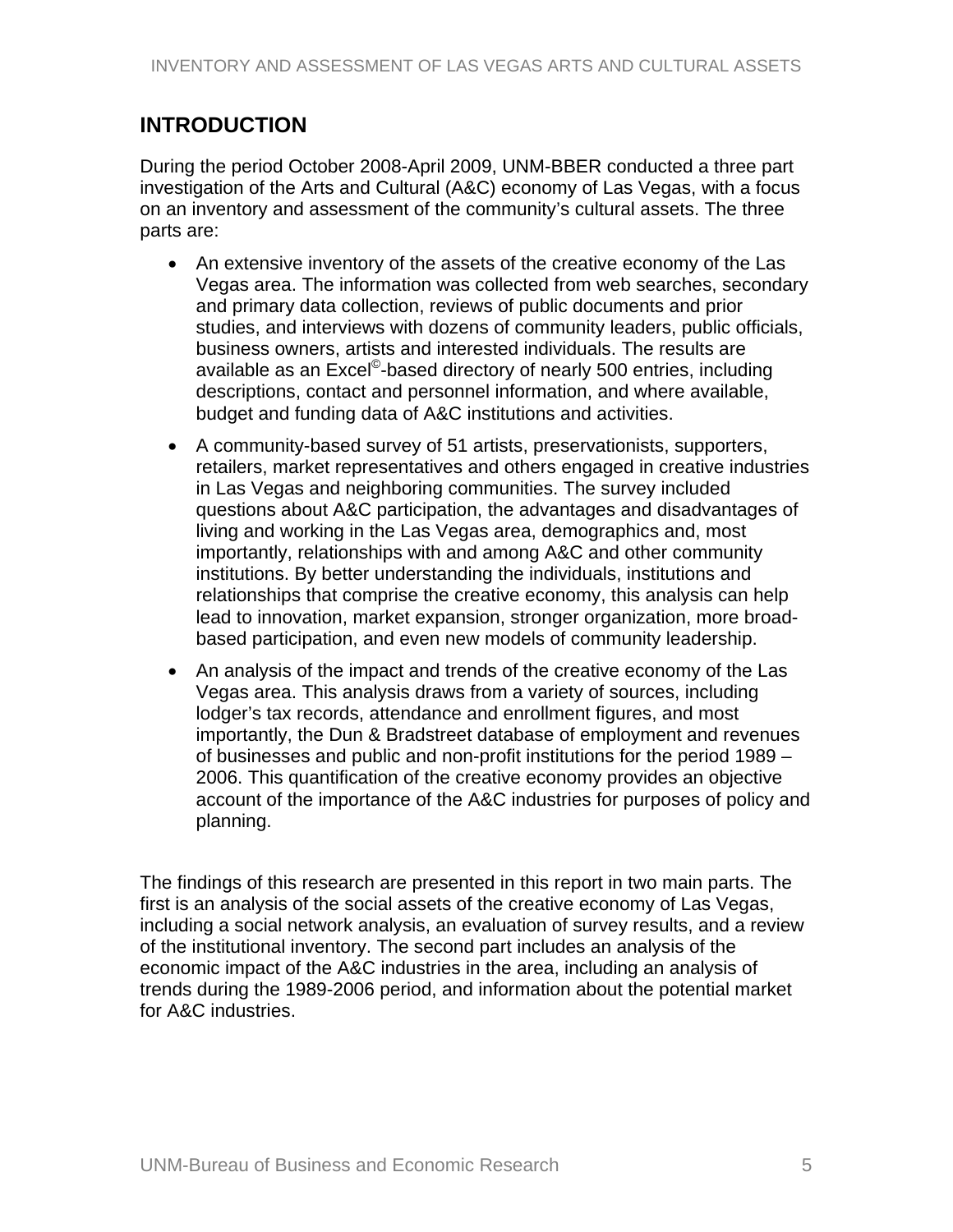# <span id="page-7-0"></span>**SOCIAL ASSETS**

#### **Survey Methodology**

BBER designed a survey to provide data for the qualitative analysis component of the research project. The survey is included in the Appendix as **Figure A-1**. The survey was designed to elicit information on the demographic characteristics of the A&C community, on the advantages and disadvantages of doing artistic, cultural, and creative work in the Las Vegas area, and on which individuals, organizations, and institutions work with which others.

BBER utilized a snowball sampling method in our qualitative analysis. A snowball sample is a subset of the population under study (in this case, individuals and institutions involved in artistic, creative, and cultural activities in and within 50 miles around Las Vegas) that is generated by members of the population themselves. How this happens, more specifically, is that a handful of members of the population are chosen to serve as "seeds", each of these is asked to name others within the population as part of the interview, some of whom are then interviewed. These are again asked to name others, some of whom are subsequently interviewed, and so on until a certain percentage of the names that come up have already come up before, at which point it is determined that "saturation" has been reached. While it is very likely the sample thus generated is not representative of the population under study, it is also very likely that it accurately reflects who within the population is most visible and active within it.

An unusual aspect of the survey component of this research project was the involvement of local community members in the process. In an attempt to promote the *creation* of new connections amongst individuals involved in these activities, rather than simply documenting these connections, the five seeds were asked to conduct the subsequent interviews. These five individuals were interviewed by BBER and then trained to conduct interviews themselves. With guidance from BBER (and assistance from one other community member recruited in the eleventh hour to complete necessary interviews), these volunteers conducted 45 of the 51 interviews completed between January and May, 2009.

The findings from the survey are discussed in this section, beginning with the social network analysis.

#### **Social Network Analysis**

Social network analysis is a type of research that involves analysis of the networks of the study population. Using social network analysis software such as UCINET, which BBER used for this study, one is able to quantify the level of connectedness within the network, assess the relative "importance" (e.g., the extent to which each mediates between others within the network) of each actor within the network, and identify those actors who are isolated from the others, among many other possible analyses. The software also provides a way to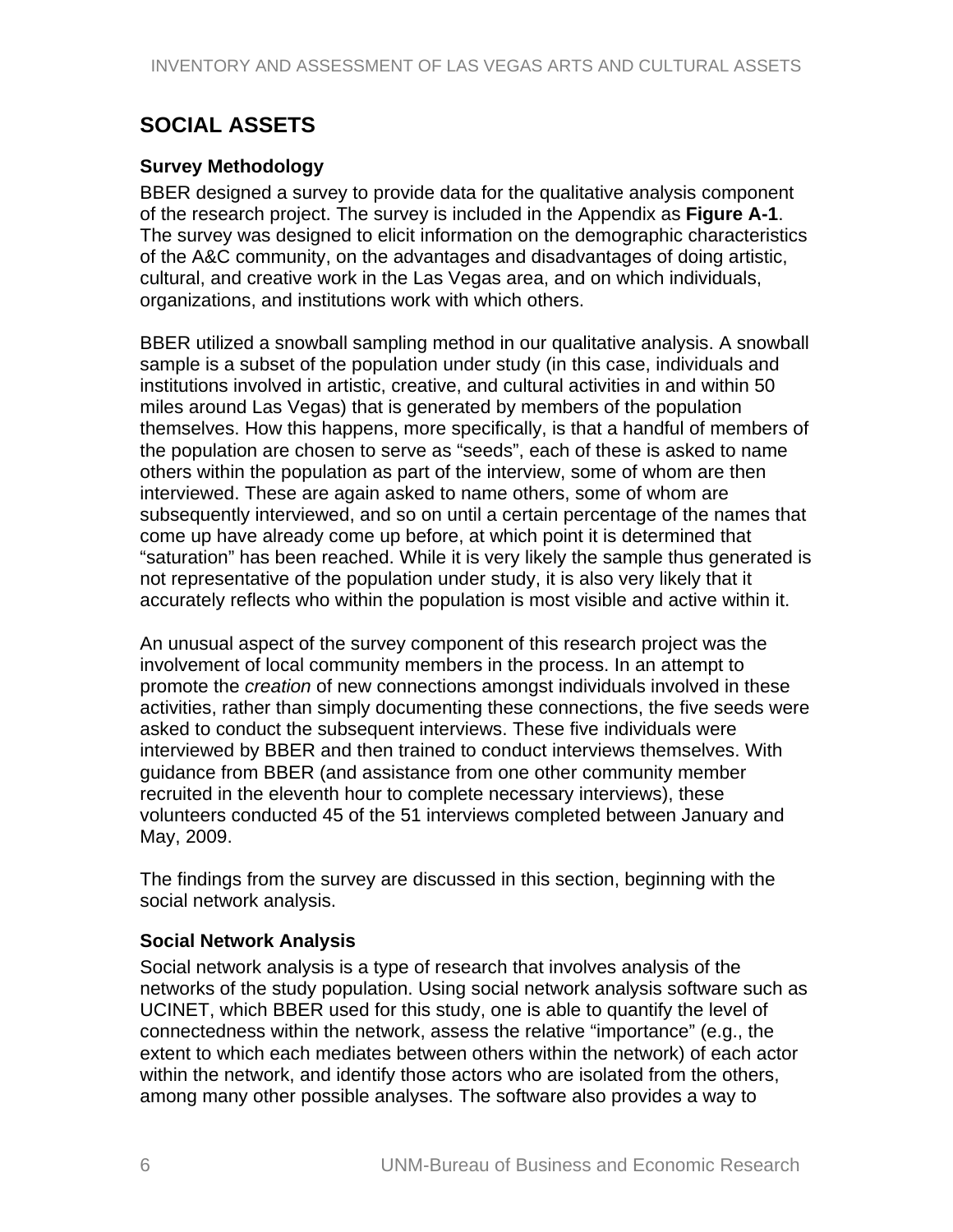<span id="page-8-0"></span>visualize the networks through "maps" whose layouts can be manipulated in several ways to reflect various attributes of the actors.

Data gathered through the survey instrument was used to conduct a social network analysis of the arts and cultural social network in and around Las Vegas. The names of individuals and institutions given by interviewees in response to survey question #6, "Please name in rank order up to five people or institutions with whom your interactions are most important in your arts and cultural activities," were the names that ultimately served to populate the sample of the arts and cultural universe, and were the pool from which the names of interviewees were pulled. Specifically, the two individuals ranked highest in answer to this question (unless they had already been interviewed or were not Las Vegas-area residents) were the two interviewed next. (The remaining four names were included in the analysis of the entire network.) This pattern was repeated for each interviewee, so that the number of interviewees "snowballed" from the original set.

**Figures 1 and 2**, below, are maps of the arts and cultural social network in the Las Vegas area. The maps show:

- 1. the individuals or institutions mentioned in response to question # 6 of the survey instrument ("Please name in rank order up to five people or institutions with whom your interactions are most important in your arts and cultural activities."), minus "pendants", or individuals or institutions who were only mentioned once by the interviewees.<sup>[1](#page-8-0)</sup> These individuals or institutions are represented by "nodes" in the shape of either circles, which symbolize those who were interviewed, or squares, which symbolize those who were not interviewed.
- 2. the direction of the mentioning; i.e., the arrow points to the individual or institution referenced by the node at the other end of the arrow; and
- 3. the level of "between-ness" of the individuals or institutions, as indicated by the size of the node. A node's between-ness level indicates how much that node mediates between other nodes in the network.

**Figure 1** is a map of relationships among individuals and institutions engaged in Las Vegas's arts and cultural social network, organized according to the nature of one's involvement. The color of the node indicates the sphere to which the individual or institution belongs. BBER created six different categories of activity, as described in the key following Figure 1. Blue indicates the creative sphere, green is commercial, red is support, pink is development and tourism, yellow is culture and heritage, and orange is art space.

 $\overline{a}$ <sup>1</sup> BBER collapsed the individuals into their associated businesses, organizations, or institutions for the maps and between-ness analysis.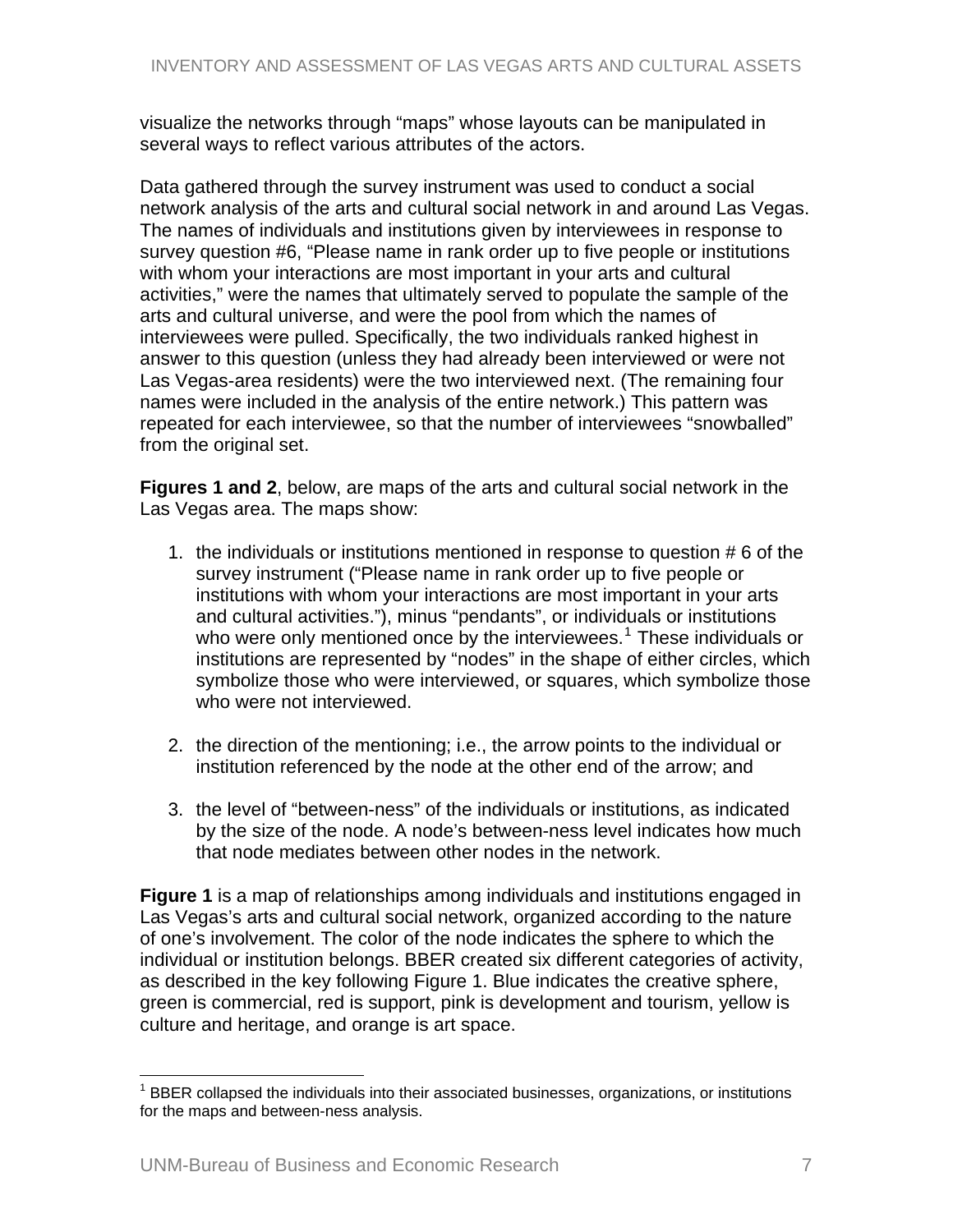#### <span id="page-9-0"></span>**FIGURE 1: LAS VEGAS ARTS AND CULTURAL SOCIAL NETWORK BY SPHERE**

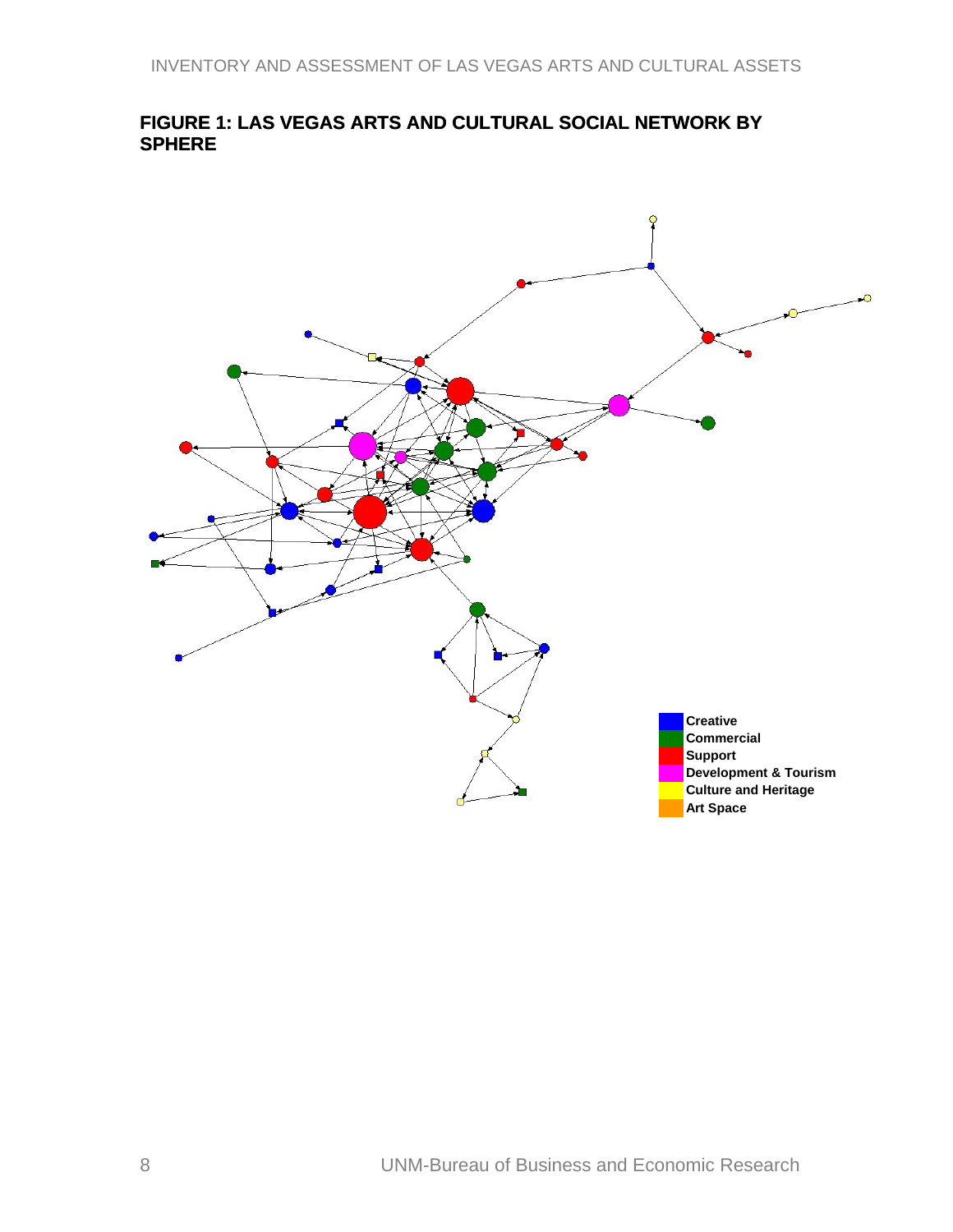#### **KEY TO FIGURE 1**

<span id="page-10-0"></span>

| <b>Creative</b>                  | Activities directly engaged in the conception and production of original art &<br>cultural products. This may include products intended for commercial markets,<br>but excludes replication of non-original work (e.g., replication or manufacturing)<br>of established design).                                                                                                                                                                                                            |
|----------------------------------|---------------------------------------------------------------------------------------------------------------------------------------------------------------------------------------------------------------------------------------------------------------------------------------------------------------------------------------------------------------------------------------------------------------------------------------------------------------------------------------------|
| Commercial                       | Activities that directly or indirectly bring art and cultural products to the market<br>for-profit, or otherwise rely on creative activities for 'content' in commercial<br>activities. Institutions in the commercial sector may include for-profit<br>entertainment companies (e.g., motion picture and sound production studios);<br>media (e.g., broadcast, print, online); venues (e.g., movie theaters, clubs);<br>design, marketing and advertising firms; art galleries; and so on. |
| <b>Support</b>                   | Activities that help to make possible the creation, preservation and<br>presentation of original art and cultural products. Support can be material (e.g.,<br>public institutions, foundations), educational (e.g., public schools and<br>universities), political (e.g., advocacy), or some other form, with the exception<br>of for-profit activities designated as commercial.                                                                                                           |
| <b>Development &amp; Tourism</b> | Activities that draw upon and/or contribute to a sense of place rooted in arts<br>and culture in order to create markets for arts and cultural activities (e.g.<br>business organizations, tourism promotion, hospitality businesses, land<br>developers).                                                                                                                                                                                                                                  |
| <b>Culture and Heritage</b>      | Activities that preserve and promote the region's culture and history, including<br>institutions (e.g., historical museums) and historic sites, as well as cultural<br>events (e.g., powwows).                                                                                                                                                                                                                                                                                              |
| <b>Art Space</b>                 | Activities that provide space for the conception, production, and display of<br>original artistic work, with the exception of for-profit activities designated as<br>commercial. This may include performance spaces, studios, institutions (e.g.,<br>art museums), artistic events (e.g., music festivals), or private schools.                                                                                                                                                            |

Table 1 shows that of the overall mentions,<sup>[2](#page-10-0)</sup> the creative sphere dominates, with a full 50 percent of the total. The support sphere is second at 31 percent, with the four remaining spheres mentioned far less often. Of the 175 names generated from the social network analysis survey, 51 were interviewed. A majority (51 percent) of the interviews were conducted with members of the support sphere, followed by the commercial sphere with 22 percent of the total. Of the 175 names, 102 were affiliated with institutions, with the support sector making up the majority of these (56 percent). The remaining 73 names, not surprisingly, are predominately involved in the creative sphere.

The top ten ranked individuals or institutions by level of between-ness are concentrated in the commercial sector (four out of ten), but the support, development and tourism, and creative spheres were not far behind.

In general, these data indicate that the arts and culture social network in the Las Vegas area has a large number of both artists and institutions, yet it appears to be highly decentralized.

 2 "Mentions" are names of individuals or institutions given in response to survey question #6 who were not interviewed.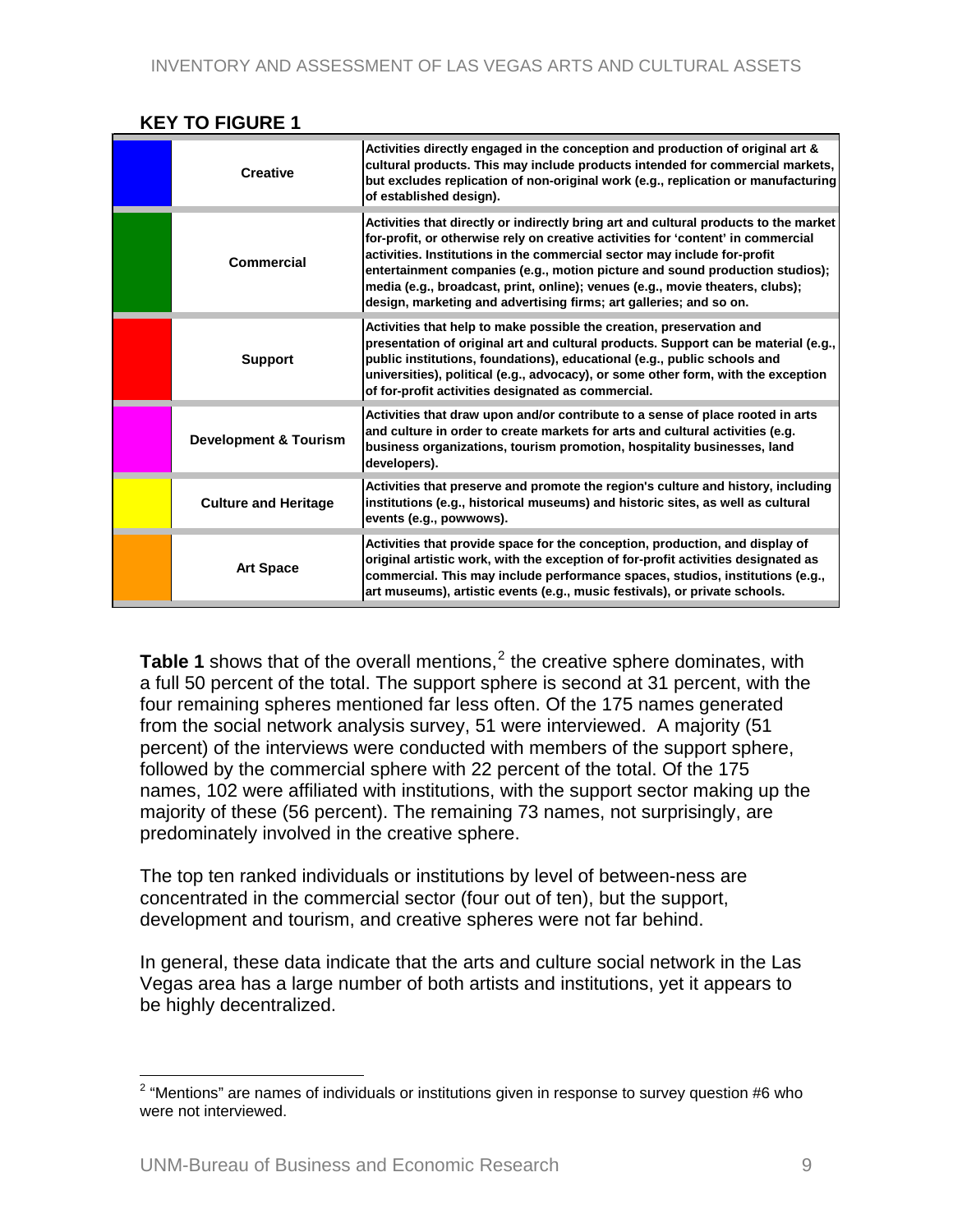#### <span id="page-11-0"></span>**TABLE 1: REPRESENTATION OF SPHERES IN THE LAS VEGAS ARTS AND CULTURAL SOCIAL NETWORK**

| <b>SPHERE</b>               | <b>MENTIONS</b> | <b>INTERVIEWED</b> | INDIVIDUALS <sup>1</sup> | <b>INSTITUTIONS</b> <sup>2</sup> | <b>BETWEENNESS</b><br><b>TOP TEN</b> |
|-----------------------------|-----------------|--------------------|--------------------------|----------------------------------|--------------------------------------|
| Creative                    | 62              |                    | 61                       | 4                                |                                      |
| Commercial                  | 10              | 11                 |                          | 20                               |                                      |
| Support                     | 38              | 26                 |                          | 57                               | 3                                    |
| Development & Tourism       | າ               | 5                  |                          |                                  |                                      |
| <b>Culture and Heritage</b> | 11              | 6                  | 4                        | 13                               |                                      |
| Art Space                   |                 |                    |                          |                                  |                                      |
| TOTAL                       | 124             | 51                 | 73                       | 102                              | 10                                   |

| <b>SPHERE</b>               | <b>MENTIONS</b> | <b>INTERVIEWED</b> | INDIVIDUALS <sup>1</sup> | <b>INSTITUTIONS<sup>2</sup></b> | <b>BETWEENNESS</b><br><b>TOP TEN</b> |
|-----------------------------|-----------------|--------------------|--------------------------|---------------------------------|--------------------------------------|
| Creative                    | 50%             | 6%                 | 84%                      | 4%                              | 10%                                  |
| Commercial                  | 8%              | 22%                | 1%                       | 20%                             | 40%                                  |
| Support                     | 31%             | 51%                | 10%                      | 56%                             | 30%                                  |
| Development & Tourism       | 2%              | 10%                | 0%                       | 7%                              | 20%                                  |
| <b>Culture and Heritage</b> | 9%              | 12%                | 5%                       | 13%                             | 0%                                   |
| Art Space                   | 1%              | 0%                 | $0\%$                    | 1%                              | 0%                                   |
| <b>TOTAL</b>                | 100%            | 100%               | 100%                     | 100%                            | 100%                                 |

 $1$  "Individuals" means persons who are not known to be affiliated with an arts or cultural institution.

<sup>2</sup> "Institutions" means organizations, agencies, or businesses engaged in artistic or cultural activities that were either mentioned as such, or to which BBER assigned individuals who are known to be affiliated with them.

Source: Census Bureau, American Community Survey, 2005-2007 average; UNM-BBER, 2009.

**Table 2** presents the 25 individuals or institutions with the highest between-ness ranking of the 175 total. Between-ness is but one of several "centrality" measures that seek to quantify an actor's prominence within a social network. Betweenness, as mentioned above, measures the degree to which an actor falls along the paths of, or lies between, other actors within the network and can indicate individuals or institutions that are in a good position to mediate between others within the network. Degree centrality essentially reflects the popularity of the actor, to the degree that that actor is mentioned ("in-degree"). So in the case of the Las Vegas arts and cultural social network, the Las Vegas Arts Council has the highest between-ness ranking and third highest in-degree ranking, meaning that this organization mediates amongst the most others within the network and that it (or individuals affiliated with it) was the third-most often referenced actor in the network.

That the top three institutions by between-ness ranking are focused on artistic and cultural support is not surprising, given the mission of these institutions; yet this ranking indicates that their outreach efforts are successful. What is surprising is the number of artists within the top 25 between-ness rankings, especially the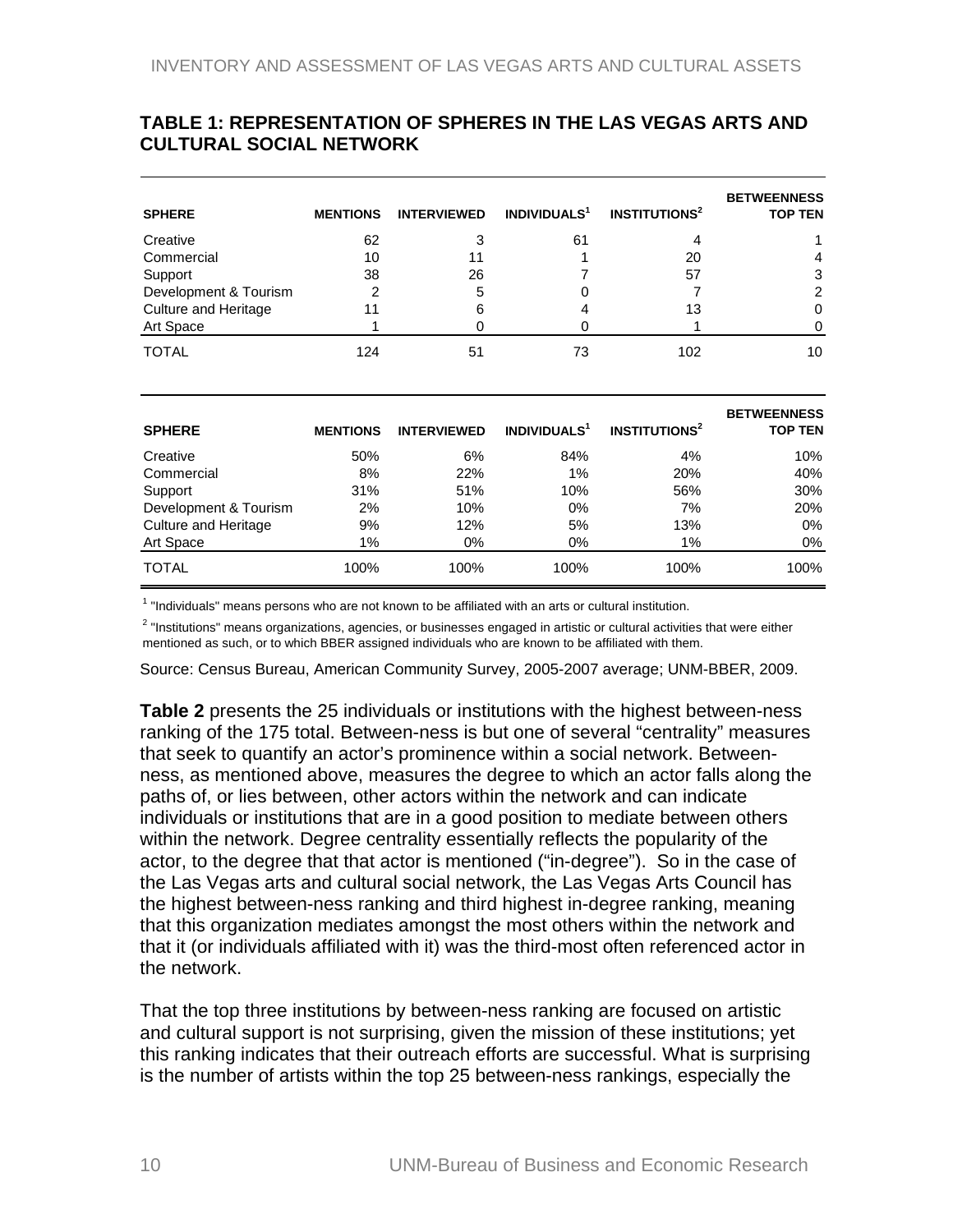<span id="page-12-0"></span>one ranked fourth (and first in the in- degree ranking). This indicates how valued the local artists are within the social network.

#### **TABLE 2: RANKINGS OF INDIVIDUALS AND INSTITUTIONS BY SPHERE, GEOGRAPHY AND SELECTED MEASURES OF CENTRALITY**

|                                          | <b>BETWEEN-</b> |                |               |               |
|------------------------------------------|-----------------|----------------|---------------|---------------|
|                                          | <b>NESS</b>     | <b>DEGREE</b>  |               | GEO-          |
| <b>INDIVIDUAL / INSTITUTION</b>          | <b>RANK</b>     | <b>RANK</b>    | <b>SPHERE</b> | <b>GRAPHY</b> |
| Las Vegas Arts Council                   | 1               | 3              | Support       | Las Vegas     |
| Arts and Cultural District Steering Cmte | $\overline{2}$  | 5              | Devel & Tour  | Las Vegas     |
| MainStreet de Las Vegas                  | 3               | 6              | Support       | Las Vegas     |
| Artist                                   | 4               | 1              | Creative      | Las Vegas     |
| New Mexico Highlands University          | 5               | $\overline{2}$ | Support       | Las Vegas     |
| Las Vegas - San Miguel EDC               | 6               | 15             | Devel & Tour  | Las Vegas     |
| <b>Blue Barn Gallery</b>                 | $\overline{7}$  | 10             | Commercial    | Las Vegas     |
| <b>Tito's Gallery</b>                    | 8               | 7              | Commercial    | Las Vegas     |
| <b>Wardancer Designs and Gallery</b>     | 9               | $\overline{4}$ | Commercial    | Las Vegas     |
| Gallinas magazine                        | 10              | 9              | Commercial    | Las Vegas     |
| <b>Artist</b>                            | 11              | 8              | Creative      | Las Vegas     |
| Artist                                   | 12              | 11             | Creative      | Las Vegas     |
| El Ancon Sculpture Park                  | 13              | 16             | Commercial    | Ribera        |
| <b>United World College</b>              | 14              | 32             | Support       | Las Vegas     |
| <b>Art Essentials Gallery</b>            | 15              | 33             | Commercial    | Las Vegas     |
| <b>Taos Artisan Coop</b>                 | 16              | 34             | Commercial    | Taos          |
| <b>Rio Gallinas School</b>               | 17              | 17             | Support       | Las Vegas     |
| <b>New Mexico MainStreet</b>             | 18              | 35             | Support       | Santa Fe      |
| <b>Chamber of Commerce</b>               | 19              | 18             | Support       | Las Vegas     |
| North Central New Mexico EDC             | 20              | 19             | Support       | Santa Fe      |
| Plaza Hotel                              | 21              | 12             | Devel & Tour  | Las Vegas     |
| Artist                                   | 22              | 20             | Creative      | Tecolote      |
| <b>Luna Community College</b>            | 23              | 36             | Support       | Las Vegas     |
| La Sala Pottery                          | 24              | 21             | Creative      | Ribera        |
| Artist                                   | 25              | 37             | Creative      | Las Vegas     |

Source: UNM-BBER, 2009.

**Figure 2** is the same network with the colors changed to represent the geographic location of each node. In this map, yellow represents those individuals or institutions that are located within Las Vegas; blue indicates those located within 50 miles north of Las Vegas, and includes individuals or institutions in Mora, Rociada, El Pueblo, Guadalupita, and Pendaries; green symbolizes those located within 40 miles of Las Vegas to the south, including those in Ribera, Tecolote, Villanueva, San Augustin, and San Jose; red nodes are located elsewhere in New Mexico, including Albuquerque, Santa Fe, Taos, Tijeras, and Pecos; and pink represents those located outside the state, all five of which are not included in Figure 2 because they were pendants.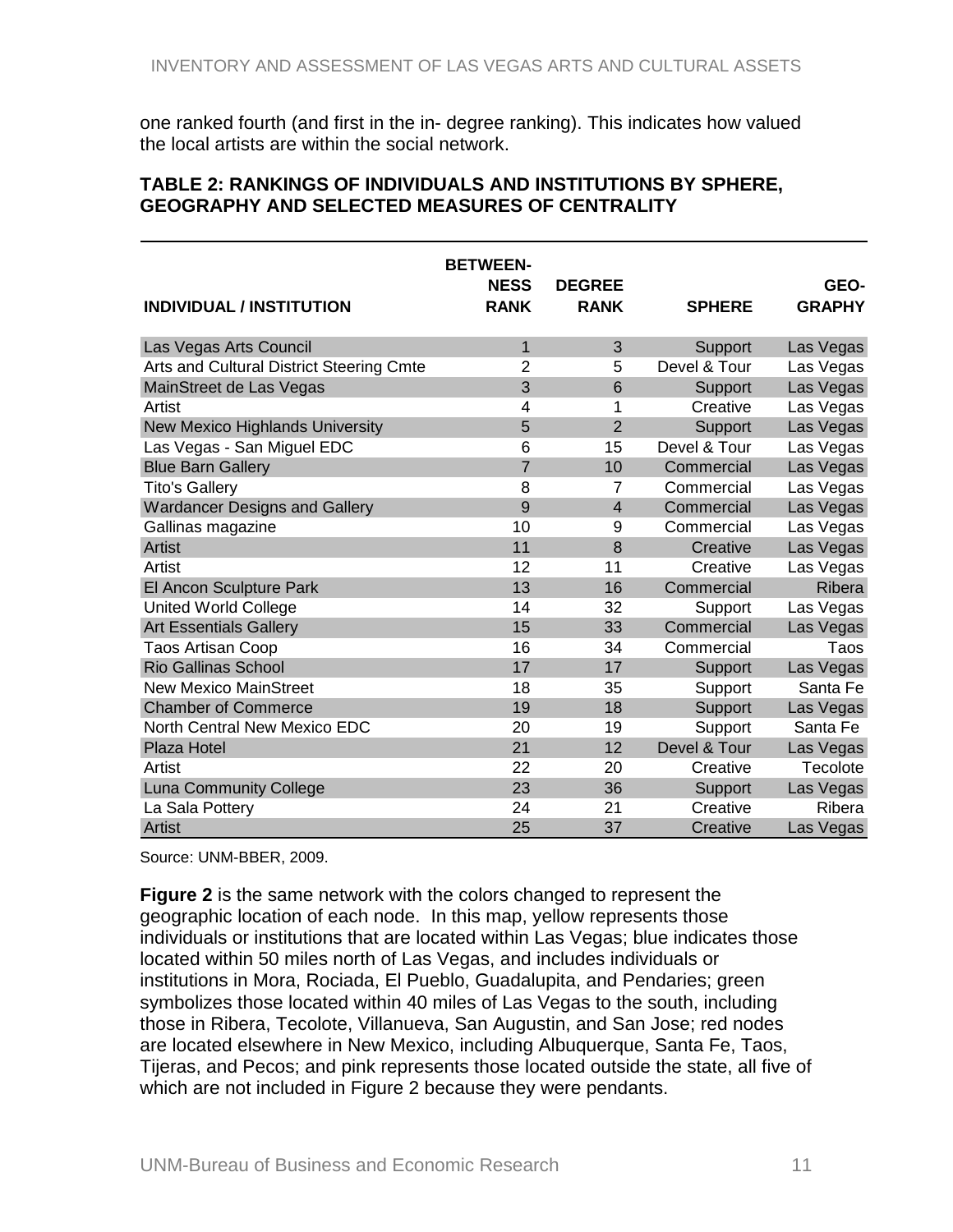#### <span id="page-13-0"></span>**FIGURE 2: LAS VEGAS ARTS AND CULTURAL SOCIAL NETWORK BY GEOGRAPHY**



Looking at the geographic location of the major players in the network (as shown in Figure 2 and Table 2), Las Vegas certainly is the center of the action; however, the surrounding region definitely contributes to the mix. BBER made great efforts to include the surrounding region in this study by recruiting two community volunteers who live outside of Las Vegas, in the Mora and Ribera areas. The individuals these volunteers spoke to (twelve, total), with a few exceptions, predominately identified individuals within their geographic area, rather than individuals located in Las Vegas proper. By the culmination of the surveys, the two regions did eventually connect to the core in Las Vegas, but the connections were weak. Forging stronger connections to the surrounding region could serve to bolster the entire region's creative economy.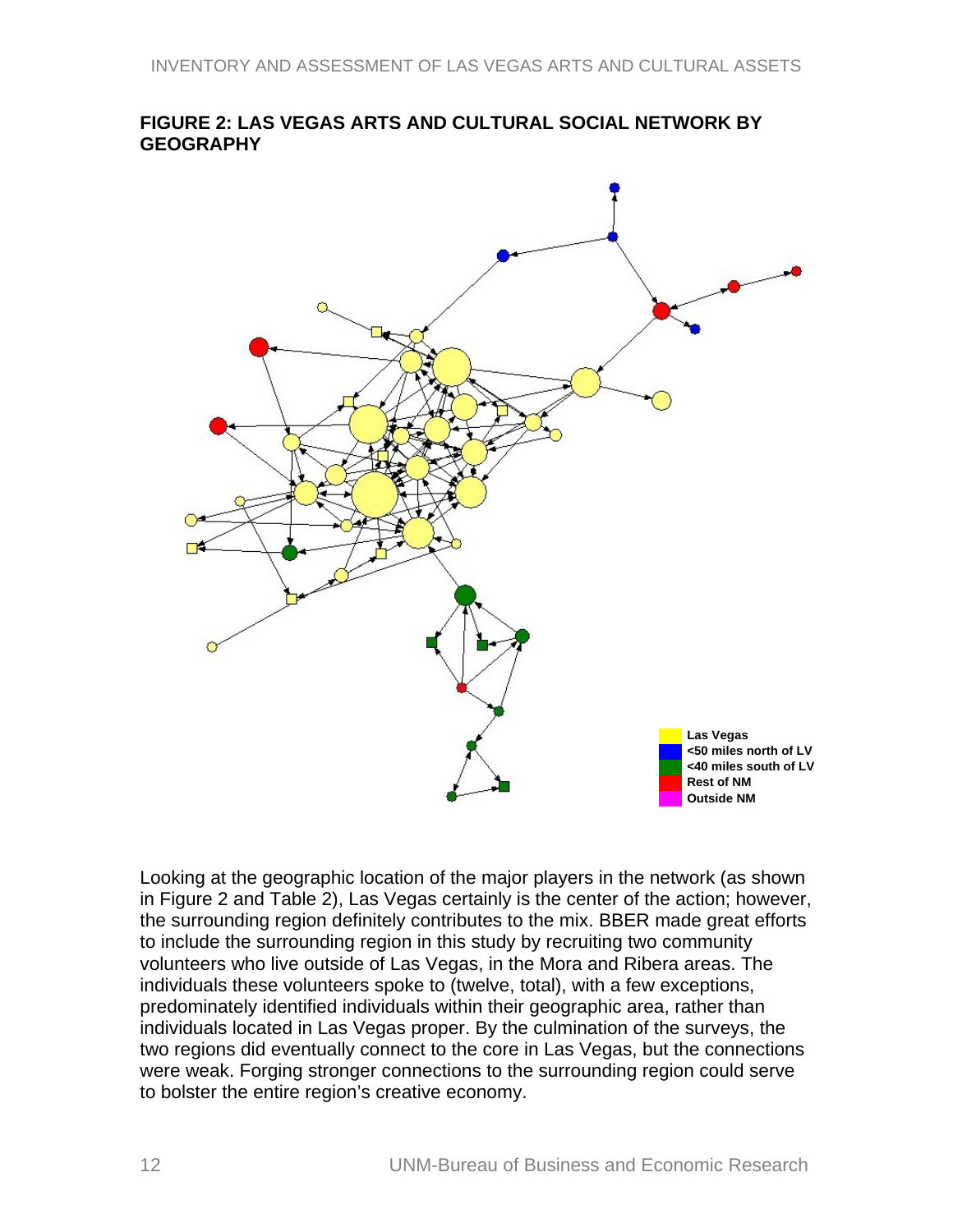#### <span id="page-14-0"></span>**Participant Demographics**

**Table 3** summarizes the demographic data provided by the 51 individuals who were interviewed for this study and compares it to the demographics of San Miguel County as a whole. The purpose is to gauge the representativeness of the participants in the study with respect to the population of the county as a whole. Additionally, because the methodology was designed to solicit the leaders of the arts & cultural community to participate in the study, this analysis is more broadly suggestive of representativeness of these leaders of the community.

The table is divided according to gender, ethnicity, age, and time in area, respectively. The first columns show the demographic characteristics of the survey respondents; the next two columns show the corresponding information for the population of San Miguel County as a whole. Chi square measures the degree of difference of the proportions of the two.

Beginning with gender, 61 percent of respondents were female, higher than the female proportion of the county population. However, the Chi square value of 1.99 is well below the critical value of 3.84, indicating that the difference in participation is not very significant (i.e., one cannot be 95 percent sure that the difference is more than random).

Ethnicity and age of respondents, however, are significantly different from that of the population. While less than one quarter of the population of the county is non-Hispanic, fully 55 percent of those who participated in the study (and were identified as important to their work by other participants) were non-Hispanic. The Chi square value reveals the significance of the difference, as it far exceeds the critical value signifying the point of 95 percent confidence that the difference is non-random. Similarly, the age of the participants is highly unrepresentative of the age of community members.<sup>[3](#page-14-0)</sup> Specifically, the participants in the study are significantly older than the overall population. In the study, only 8 percent of the participants were between 20 and 39 years of age, whereas 44 percent were 60 years of age or older. Yet, in the total population, persons in the younger cohort substantially outnumber those of the older cohort.

At the bottom of the table are ranges of the time spent by participants in the study in the Las Vegas area. Unfortunately, comparable information for the county population is not available. However, it is generally acknowledged that the vast majority of the population has spent much of their lives in region, while fully one-third of the participants in the study are relatively new to the area.

As in any survey study, there is a possibility that the methodology used to identify survey participants is, itself, biased, such that the results indicate as much about the methodology as the actual population. In this case, we used a 'snowball' sample to identify participants – i.e., participants themselves define the

 3 By design, this study did not include persons under 20 years of age. The age of the respondents is thus compared to similar cohorts of the population, from age 20 and older.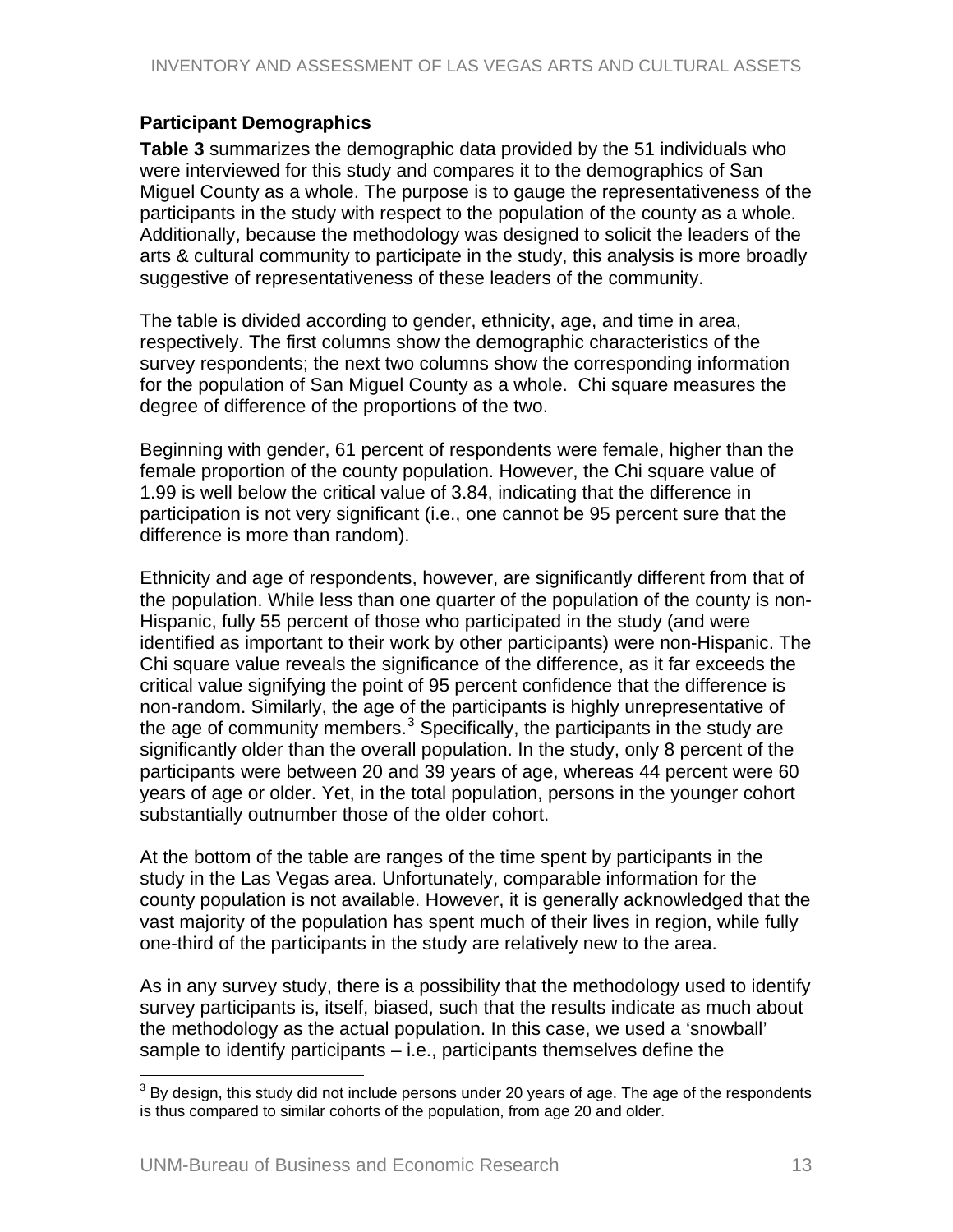<span id="page-15-0"></span>population to be surveyed. The advantage of this 'participant-driven' design is that it anticipates bias and makes it the subject of the study. In other words, the purpose of the study is to reveal how the community itself identifies its participants and leaders. Thus, while it is certainly true that the results may be an inaccurate reflection of the participation of the entire community, there is little doubt that the results are an accurate reflection of the self-identification of the leadership of the arts and cultural community.

#### **TABLE 3: COMPARISON OF DEMOGRAPHIC CHARACTERISTICS OF SURVEY RESPONDENTS TO TOTAL POPULATION OF SAN MIGUEL COUNTY**

|                              | RESPONDENTS <sup>1</sup> |                      | <b>SAN MIGUEL COUNTY</b>     |      | <b>EXPECTED</b> | <b>CHISQ</b> | D.F.         |
|------------------------------|--------------------------|----------------------|------------------------------|------|-----------------|--------------|--------------|
| <b>GENDER</b>                |                          |                      |                              |      |                 |              |              |
| Female                       | 31                       | 61%                  | 14,684                       | 51%  | 26.0            | 0.98         |              |
| Male                         | 20                       | 39%                  | 14,162                       | 49%  | 25.0            | 1.01         |              |
|                              | 51                       | 100%                 | 28,846                       | 100% | 51              | 1.99         | 1            |
|                              |                          |                      |                              |      |                 | 3.84         | .95 critical |
| <b>ETHNICITY</b>             |                          |                      |                              |      |                 |              |              |
| Anglo                        | 25                       | 49%                  | 5,483                        | 19%  | 10              | 24.17        |              |
| Hispanic                     | 23                       | 45%                  | 22,308                       | 77%  | 39              | 6.85         |              |
| Other                        | 3                        | 6%                   | 1,055                        | 4%   | 2               | 0.69         |              |
|                              | 51                       | 100%                 | 28,846                       | 100% | 51              | 31.71        | 3            |
|                              |                          |                      |                              |      |                 | 7.82         | .95 critical |
| AGE <sup>2</sup>             |                          |                      |                              |      |                 |              |              |
| 20-39                        | $\overline{4}$           | 8%                   | 7,032                        | 34%  | 17              | 9.71         |              |
| 40-59                        | 24                       | 48%                  | 8,553                        | 41%  | 20              | 0.64         |              |
| $>59$                        | 22                       | 44%                  | 5,399                        | 26%  | 13              | 6.49         |              |
|                              | 50                       | 100%                 | 20,984                       | 100% | 50              | 16.84        | 3            |
|                              |                          |                      |                              |      |                 | 7.82         | .95 critical |
| <b>TIME IN AREA</b>          |                          |                      |                              |      |                 |              |              |
| <10 years                    | 17                       | 33%                  |                              |      |                 |              |              |
| 10-19 years                  | 7                        | 14%                  |                              |      |                 |              |              |
| >20 years                    | 17                       | 33%                  |                              |      |                 |              |              |
| Lifetime                     | 10                       | 20%                  |                              |      |                 |              |              |
|                              | 51                       | 100%                 |                              |      |                 |              |              |
| $1 \cdot n$<br>والمتعصم المن |                          | $41-$<br>والمستطرفات | والمستحدث والمستحقق والمسائد |      |                 |              |              |

'Respondents" means those whoe were interviewed

 $2$  One respondent declined to identify age.

Source: Census Bureau, American Community Survey, 2005-2007 average; UNM-BBER, 2009.

#### **Institutions and Organizations**

The 51 members of the Las Vegas area arts and cultural community who participated in the survey were asked to identify organizations with which they were involved. The results of these references suggest a highly decentralization organizational structure to Las Vegas' arts and cultural community. The 51 participants made 134 references. Of these, 64 different organizations were mentioned only once; another 15 organizations were mentioned twice; only 6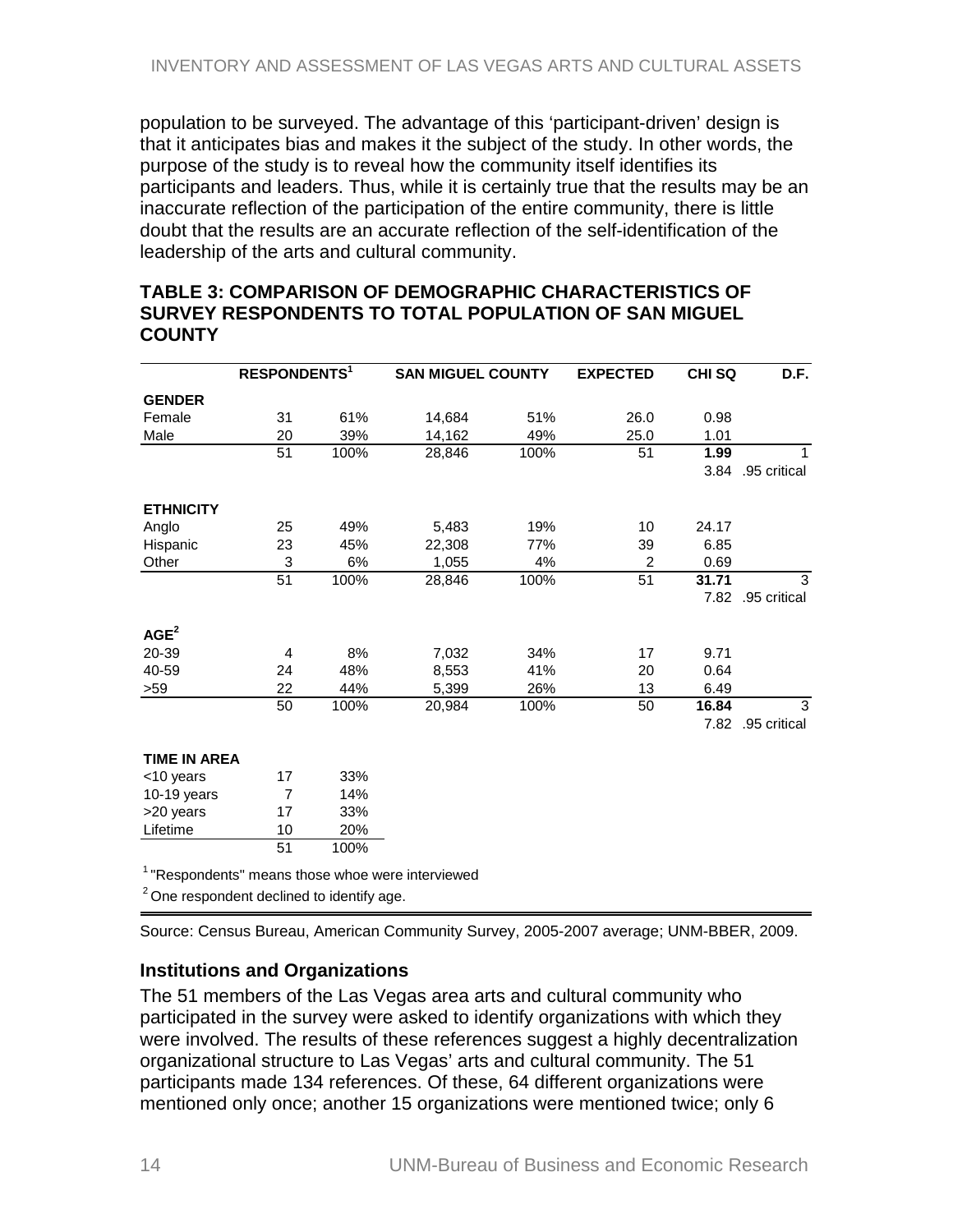<span id="page-16-0"></span>organizations were mentioned three or four times, and only two (Las Vegas Arts Council and MainStreet de Las Vegas) were mentioned 10 or more times. This contrasts sharply with the results from Silver City, where only a few organizations dominated the listings.

As **Table 4** shows, the decentralized organizational structure in Las Vegas was reflected in all populations – Hispanic and Anglos, men and women, persons of all age groups and varying periods of time in Las Vegas are equally likely to reference participation in both far-flung, seldom mentioned organizations and in the principal organizations in the community (Las Vegas Arts Council, MainStreet de Las Vegas, and Luna Community College).

#### **TABLE 4: DEMOGRAPHIC CHARACTERISTICS OF SURVEY RESPONDENTS IDENTIFIED WITH VARIOUS CULTURAL ORGANIZATIONS IN LAS VEGAS AREA**

| <b>ORGANIZATION</b>                           | <b>TOTAL</b><br><b>ETHNICITY</b> |          |               |          | TIME IN LAS VEGAS AREA<br>$10 - 19$ |          |               |               |
|-----------------------------------------------|----------------------------------|----------|---------------|----------|-------------------------------------|----------|---------------|---------------|
|                                               |                                  | Hispanic | Anglo         | Other    | $<$ 10                              | vears    |               | 20+ Lifetime  |
| Las Vegas Arts Council                        | 14                               | 5        | 8             |          |                                     |          |               | 2             |
| MainStreet de Las Vegas                       | 10                               | 4        | 4             | 2        | 4                                   |          | 3             | $\mathcal{P}$ |
| Luna Community College                        | 4                                | 3        |               |          |                                     |          |               | 3             |
| Casa de Cultura                               | 3                                | 2        |               | $\Omega$ |                                     | 0        | $\mathcal{P}$ | 0             |
| Citizen's Committee for Historic Preservation |                                  |          | 2             |          |                                     |          |               | 0             |
| <b>Gallinas Magazine</b>                      |                                  | $\Omega$ | $\mathcal{P}$ |          | $\mathcal{P}$                       | $\Omega$ |               | 0             |
| Las Vegas/San Miguel Chamber of Commerce      |                                  |          | 2             |          | 2                                   | U        |               | 0             |
| Old Town Commercial Club                      | 3                                | 2        |               | $\Omega$ | $\Omega$                            |          |               |               |
| 15 organizations were referenced twice        |                                  |          |               |          |                                     |          |               |               |
| 64 organizations were referenced once         |                                  |          |               |          |                                     |          |               |               |
| <b>TOTAL</b>                                  | 43                               |          | 20            | 6        | 17                                  | 4        | 14            | 8             |

| <b>ORGANIZATION</b>                           | <b>TOTAL</b><br><b>ETHNICITY</b> |          |       |       | TIME IN LAS VEGAS AREA |         |       |          |
|-----------------------------------------------|----------------------------------|----------|-------|-------|------------------------|---------|-------|----------|
|                                               |                                  |          |       |       |                        | $10-19$ |       |          |
|                                               |                                  | Hispanic | Anglo | Other | $<$ 10                 | years   | $20+$ | Lifetime |
| Las Vegas Arts Council                        | 14                               | 36%      | 57%   | 7%    | 50%                    | 7%      | 29%   | 14%      |
| MainStreet de Las Vegas                       | 10                               | 40%      | 40%   | 20%   | 40%                    | 10%     | 30%   | 20%      |
| Luna Community College                        | 4                                | 75%      | $0\%$ | 25%   | 0%                     | $0\%$   | 25%   | 75%      |
| Casa de Cultura                               | 3                                | 67%      | 33%   | 0%    | 33%                    | $0\%$   | 67%   | 0%       |
| Citizen's Committee for Historic Preservation | 3                                | 33%      | 67%   | $0\%$ | 33%                    | 33%     | 33%   | 0%       |
| <b>Gallinas Magazine</b>                      | 3                                | 0%       | 67%   | 33%   | 67%                    | $0\%$   | 33%   | 0%       |
| Las Vegas/San Miguel Chamber of Commerce      | 3                                | $0\%$    | 67%   | 33%   | 67%                    | $0\%$   | 33%   | 0%       |
| Old Town Commercial Club                      | 3                                | 67%      | 33%   | $0\%$ | $0\%$                  | 33%     | 33%   | 33%      |
| 15 organizations were referenced twice        |                                  |          |       |       |                        |         |       |          |
| 64 organizations were referenced once         |                                  |          |       |       |                        |         |       |          |
| <b>TOTAL</b>                                  | 43                               | 17       | 20    | 6     | 17                     | 4       | 14    | 8        |

Source: UNM-BBER, 2009.

#### **Perceived Advantages and Disadvantages**

**Table 5** shows the responses of the 51 community members who completed the survey to the question, "Please name in rank order three advantages and three disadvantages of working in the arts & cultural field in Silver City". Along with the collaborative nature of the arts and culture community, those surveyed cited the location and ambiance of the area as providing the greatest advantage to working in Las Vegas. Most often cited was the area's natural beauty.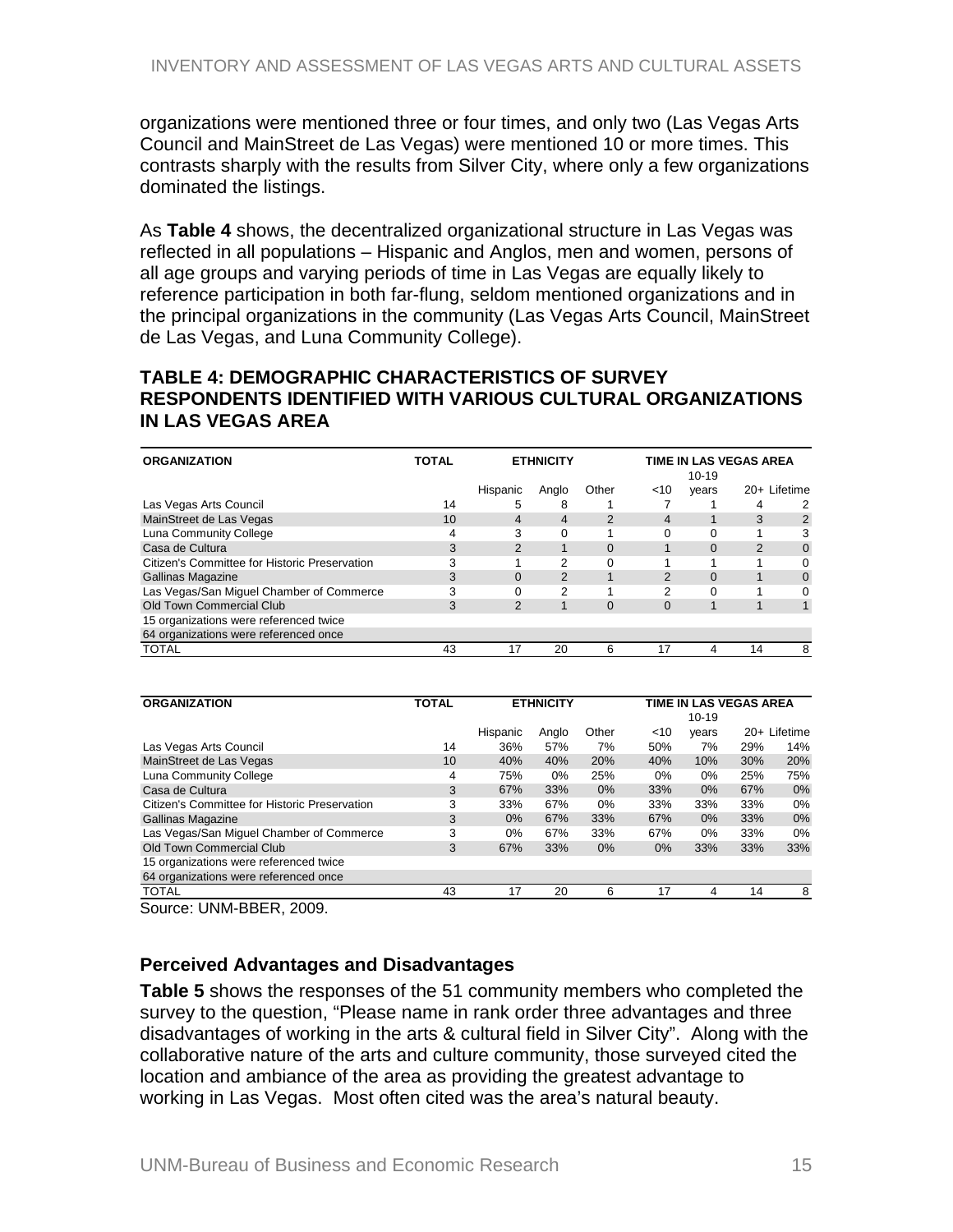<span id="page-17-0"></span>Interestingly, as in other towns we have studied, there was disagreement over the extent of collaboration within the arts and culture community. It was cited as the greatest disadvantage and was in a weighted tie for greatest advantage. Disadvantages mainly concern Las Vegas' geographic isolation and the financial issues associated with working in a small community – lack of funding, small markets, and limited facilities.

| <b>Advantages</b>                 | 1st            | 2nd                      | 3rd            |
|-----------------------------------|----------------|--------------------------|----------------|
| Location/Ambiance                 | 17             | 7                        | 7              |
| Collaborative                     | 8              | 6                        | 9              |
| <b>Rich Cultural Traditions</b>   | 10             | 7                        | 1              |
| Supportive                        | 5              | 8                        | 9              |
| Room to Grow                      | 4              | 4                        | 4              |
| Good Quality of Life              | 4              | 3                        | 6              |
| Small                             | 5              | 3                        | $\overline{2}$ |
| Low Cost of Living                | 4              | $\overline{2}$           | 5              |
| Variety of Art                    | 1              | 4                        | 1              |
| <b>Artistic Talent Level</b>      | 1              | $\overline{2}$           | $\overline{2}$ |
| Isolated                          | 1              | $\overline{2}$           | 1              |
| <b>Artistic Freedom</b>           | 1              | $\overline{2}$           | $\mathbf{1}$   |
| <b>Disadvantages</b>              | 1st            | 2nd                      | 3rd            |
| Lack of Collaboration             | 8              | 8                        | 8              |
| Isolated                          | 9              | 8                        | 5              |
| <b>Economically Disadvantaged</b> | 8              | 8                        | 4              |
| Lack of Art Facilities and Venues | 7              | $\overline{\mathcal{A}}$ | 1              |
| Small Town                        | 5              | 6                        | 3              |
| <b>Small Market</b>               | 3              | $\overline{2}$           | 6              |
| <b>Lack of Arts Education</b>     | 3              | 2                        | 1              |
| Fear of Change                    | $\overline{2}$ | 3                        | $\overline{2}$ |
| Prejudiced                        | 1              | 1                        | $\overline{2}$ |
| Lack of Funding                   | 1              | 0                        | 5              |

#### **TABLE 5: PERCEIVED ADVANTAGES AND DISADVANTAGES OF WORKING IN ARTS AND CULTURAL INDUSTRIES IN LAS VEGAS AREA**

Source: UNM-BBER, 2009, based on community survey.

#### **Directory of Arts and Cultural Activities**

**Table 6** is a summary of the directory BBER has assembled of individuals and institutions involved in artistic, creative, or cultural activities in the Las Vegas area. The summary of the entire directory is organized according to legal status and area of activity. This summary is not intended to be a comprehensive account of activities or organizations, but provides information that was used to structure much of the study.

The complete directory includes 309 entries, including addresses for 292 entries; phone numbers for 212; e-mail addresses for 106; funding sources for 36; budget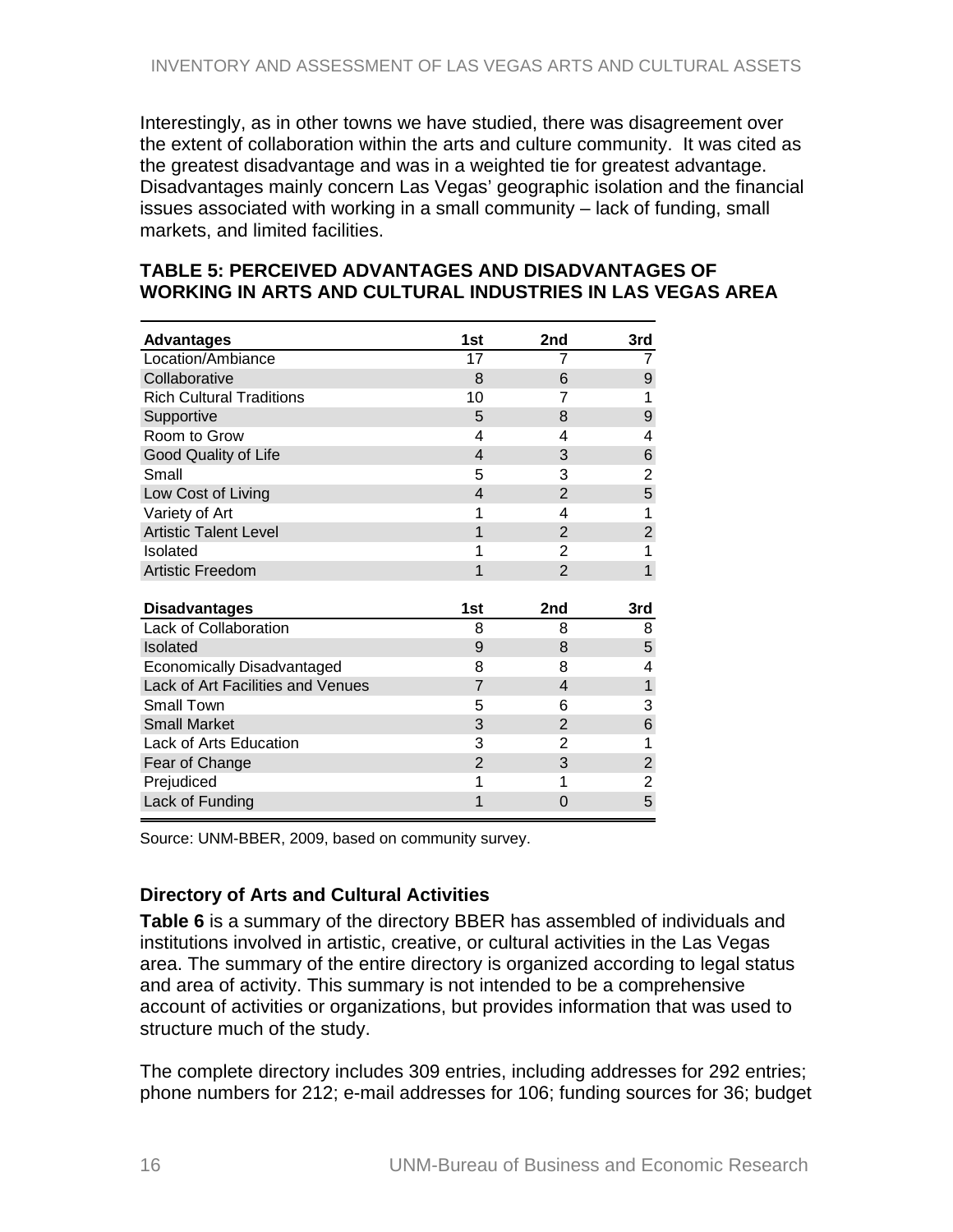information for 24; and information on the management structure for 101 businesses and organizations.

In order to maintain consistency, we used the "universe" of arts and culture institutions and activities BBER established for our Albuquerque arts and culture study. These categories were formed along the lines of standard industrial classifications established by the North American Industry Classification System (NAICS). For example, we established the category of "artist" to include artists, musicians, actors, dancers and all others directly involved in creating visual or performing arts, literature and film.

The directory includes artists or institutions that have a basic internet presence. This does not necessarily mean a web page specifically, but it means that at some point, the artist or institution is mentioned in some capacity on the internet. This could mean an actual artist's website, or it could mean a mention in an arts council's newsletter. Initial research began with basic internet searches of natural gateways into a community's arts and culture activities. For example chambers of commerce or art association websites. Over time this produced a kind of "snowball effect" whereby one internet link would lead to another and so on to build our arts and culture directory. The directory also includes artists and institutions that may not have a web presence but have been referred to us by individuals within the community as important to local arts and culture. While internet research formed the majority of the directory, we sought input from the community on arts and culture activities.

We caution that the directory is not comprehensive. We did not want to systematically bias out certain art fields or institutions, but we certainly did not expect to account for absolutely everything. Our goal was a thorough examination of a community's arts and culture activities for the purposes of our own understanding. The directory was the foundation for our social network analysis.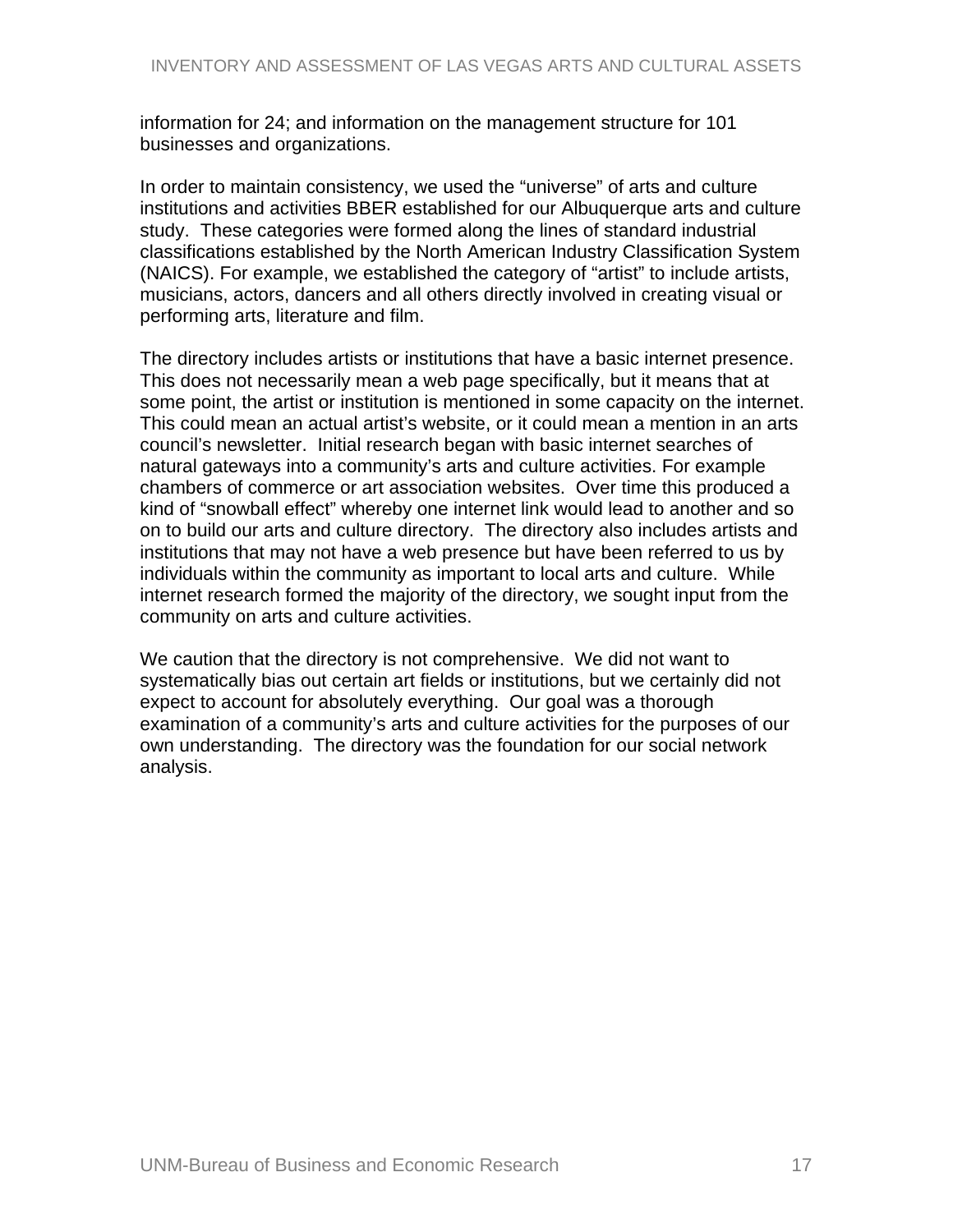#### <span id="page-19-0"></span>**TABLE 6: ARTS AND CULTURAL ORGANIZATIONS IN LAS VEGAS AND NEIGHBORING COMMUNITIES, BY ACTIVITY AND LEGAL STATUS**

|                         |                   | <b>PRIVATE</b>    | <b>PRIVATE</b>    |                |                         |
|-------------------------|-------------------|-------------------|-------------------|----------------|-------------------------|
|                         | <b>INDIVIDUAL</b> | <b>FOR-PROFIT</b> | <b>NON-PROFIT</b> | <b>PUBLIC</b>  | <b>TOTAL</b>            |
| Artists <sup>1</sup>    | 86                | 1                 | 5                 |                | 92                      |
| Art event <sup>2</sup>  |                   |                   | 17                |                | 17                      |
| Retail <sup>3</sup>     |                   | 38                |                   |                | 38                      |
| Art gallery             |                   | 22                |                   |                | 23                      |
| Education               |                   |                   | 6                 | 29             | 35                      |
| Accomodations           |                   | 8                 |                   |                | 8                       |
| Arts advocacy           |                   |                   | 9                 |                | $\mathbf{9}$            |
| Cultural preservation   |                   |                   | 13                |                | 13                      |
| Restaurant              |                   | 12                |                   |                | 12                      |
| Performance space       |                   | $\overline{2}$    | $\overline{2}$    | 1              | 5                       |
| Media <sup>4</sup>      | $\overline{2}$    | $\overline{7}$    | 1                 |                | 10                      |
| Outdoor recreation      |                   |                   | 1                 | 16             | 17                      |
| Architecture            |                   | 2                 |                   |                | $\overline{\mathbf{2}}$ |
| Technology              | 1                 | 3                 | $\overline{2}$    |                | $\frac{6}{3}$           |
| Library/musuem          |                   |                   | 1                 | 2              |                         |
| Government <sup>5</sup> |                   |                   |                   | $\overline{2}$ | $\overline{\mathbf{c}}$ |
| Sports                  |                   | 1                 |                   | $\overline{2}$ | $\overline{3}$          |
| Other                   | 13                |                   |                   |                | 14                      |
| <b>TOTAL</b>            | 102               | 97                | 57                | 53             | 309                     |

1 Artists include all media, dance, fiber arts, jewelry making, musicians, painters, photographers, potters, sculptors, writers, and makers of nichos, retablos and santeros.

2 Describes annual or continuous art showings and/or performance series.

3 Describes book stores, music stores, art supply stores, or any place that sells or displays local art, but cannot be described as a gallery.

4 Includes any local newspapers, magazines, websites, blogs, radio, and tv stations that cater specifically to deseminating local news or information.

5 Includes local and regional government agencies that support arts and culture activities.

Source: UNM-BBER, 2009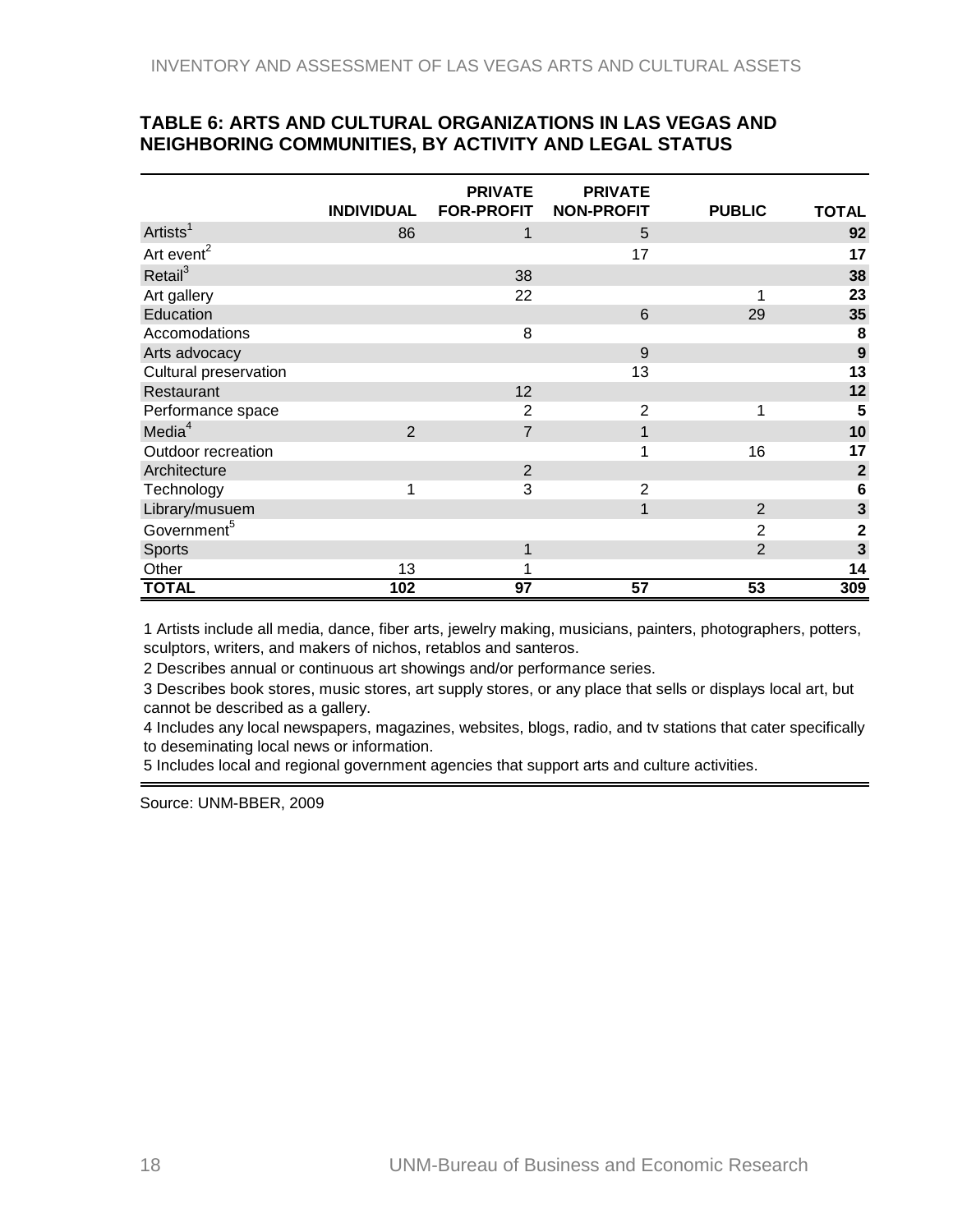# <span id="page-20-0"></span>**ECONOMIC MARKETS**

#### **Arts and Cultural Businesses**

**Table 7**, on the following page, provides data on the number of establishments, employees, and sales of arts and culture-related businesses (with employees) in San Miguel County for the years 1990, 2000, and 2007.<sup>[4](#page-20-0)</sup> Figure 3 shows the total number of A&C establishments and revenues (in constant 2008 dollars) for the years 1989 through 2006. **Figure 4** again shows revenues in constant dollars, but with the average number of employees in A&C business, for the period 1989-2006. The source of the information is Dun & Bradstreet.

Most significantly, these figures show a very significant decline in revenues during the period 2001-2006. Although there is no evidence to document this, it is not unreasonable to assume that this trend is associated with the tragic events of September 11, 2001, which affected travel patterns and public investment, if not the cultural environment of the country.<sup>[5](#page-20-0)</sup>

A careful examination of the figures reveals the response of businesses to the crisis. **Figure 3** shows that, following a lag of about two years, the decline in revenues was matched by A&C business failures, with the number of establishments eventually declining from 162 to 132 over the five year period. **Figure 4** shows that the more immediate response to falling revenues was for businesses to reduce their payroll by cutting the number of employees. A somewhat more optimistic indication is that the average number of employees among establishments that remained open quickly stabilized and indeed has increased. One interpretation of these patterns is that the post-9/11 decline in revenues was devastating to some of the weak – perhaps newer – businesses, but that businesses that remained open are more viable and have weathered the storm.

Returning to **Table 7**, we see that these dynamics have, with only a few exceptions, affected most sectors of the creative economy in San Miguel County. The largest sector, by far, is higher education, $^6$  $^6$  which accounts for about onethird of both employment and revenues. Apart from education, there are several substantial sectors, including religious organizations, publishers, specialty retailers (galleries, books, recreational industries, musical instructions and so on), craft manufacturers, antique merchants, and broadcasters. Of these, only publishers have seen an increase in revenues over the five year period.

<sup>1</sup>  $4$  The categories in Table 7 generally follow those that BBER used in our study of Albuquerque arts and cultural industries. We are very inclusive in developing these categories – think of them as creative industries, rather than arts & culture in a more narrow sense.

 $5$  Very similar patterns are evident in Silver City, NM. Until better information is available, it is very difficult to determine whether this pattern is part of a national trend, or instead is specific to the southwest region or perhaps small towns.

 $6$  Higher education figures are estimates of only activities associated with arts and humanities. These estimates are based on a careful survey of teaching credit hours by department among area colleges and universities.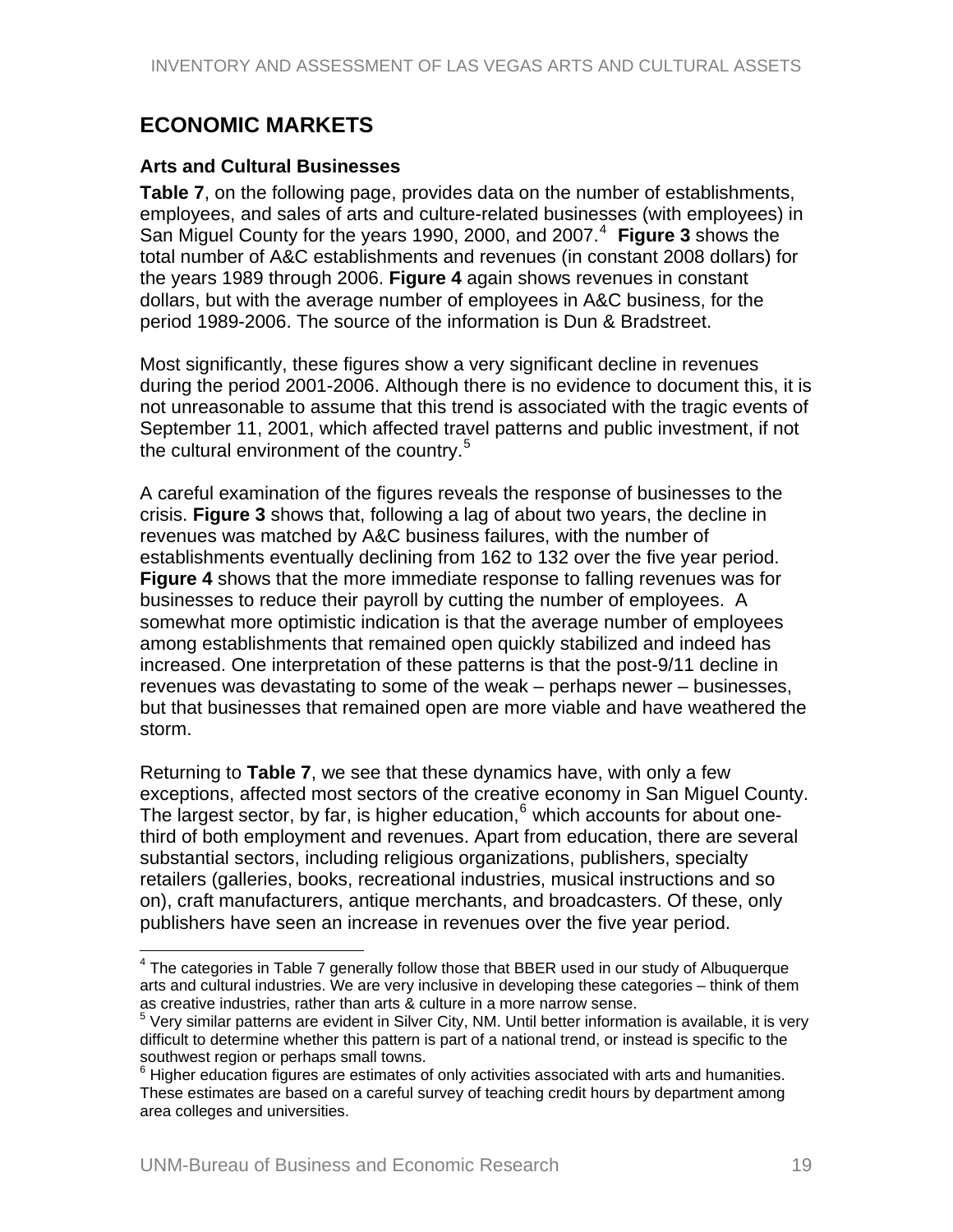<span id="page-21-0"></span>

|                                                      |                   | 1990             |                 |                             | 2000           |                 |                             | 2007           |                 |
|------------------------------------------------------|-------------------|------------------|-----------------|-----------------------------|----------------|-----------------|-----------------------------|----------------|-----------------|
|                                                      | <b>Businesses</b> | <b>Employees</b> | <b>Revenues</b> | <b>Businesses Employees</b> |                | <b>Revenues</b> | <b>Businesses Employees</b> |                | <b>Revenues</b> |
| <b>Craft Manufacturing</b>                           | 10                | 37               | 2,550,509       | 11                          | 28             | 2,145,951       | 12                          | 36             | 1,674,302       |
| Retailers (books, musical instr)                     | 16                | 44               | 3,391,430       | 19                          | 51             | 3,640,138       | 19                          | 37             | 2,025,693       |
| Antiques                                             | 6                 | 11               | 957,718         | 14                          | 33             | 3,018,361       | 13                          | 38             | 1,894,856       |
| Publishers                                           | 3                 | 24               | 1,595,040       | $\overline{2}$              | 30             | 1,432,599       | 3                           | 31             | 2,417,270       |
| Software                                             | $\mathbf{1}$      | 2                | 274,693         | 3                           | 5              | 597,646         | 3                           | 6              | 550,347         |
| Motion Picture and Video Industries                  | 3                 | 11               | 1,447,123       | $\mathbf{1}$                | $\overline{7}$ | 400,098         | $\overline{4}$              | 10             | 503,620         |
| Radio and Television Broadcasting                    | 3                 | 34               | 1,792,672       | $\overline{2}$              | 14             | 450,110         | 4                           | 27             | 1,003,709       |
| Libraries                                            | $\overline{2}$    | 8                | 272,880         | $2^{\circ}$                 | 9              | 270,066         | 3                           | 12             | 237,272         |
| Architects                                           | 4                 | 6                | 349,242         | $\overline{7}$              | 23             | 1,497,865       | 3                           | 3              | 171,958         |
| Design                                               | $5\overline{)}$   | 14               | 985,566         | 8                           | 13             | 1,365,222       | 6                           | 8              | 368,836         |
| Photography                                          | 3                 | 12               | 776,786         | 5                           | 8              | 550,134         | $\overline{2}$              | 3              | 147,971         |
| Art Instruction                                      | $\overline{0}$    | ۰.               |                 | $\mathbf{1}$                | $\mathbf{1}$   | 54,763          | $\overline{0}$              |                |                 |
| Higher Education -- Arts & Humanities                | 2                 | 97               | 6,524,865       | 2                           | 184            | 17,428,911      | $\mathbf{1}$                | 183            | 11,136,109      |
| Performing Arts Companies                            | $\overline{1}$    | $\mathbf{1}$     | 54,543          | $\mathbf{1}$                | $\mathbf{1}$   | 53,138          | 3                           | $\overline{7}$ | 257,521         |
| Independent Artists, Writers & Performers            | $\overline{2}$    | $\overline{2}$   | 124,411         | 4                           | 5              | 384,094         | 3                           | 3              | 163,027         |
| <b>Museums, Historical Sites</b>                     | $\mathbf{1}$      | $\overline{1}$   | 55,532          | $\overline{0}$              |                |                 | $\mathbf{1}$                | 2              | 103,839         |
| <b>Recreation Industries</b>                         | 5                 | 17               | 1,429,954       | 4                           | 14             | 2,130,895       | 10                          | 23             | 2,089,825       |
| <b>Religious Organizations</b>                       | 25                | 145              | 6,900,611       | 27                          | 90             | 3,667,769       | 31                          | 71             | 2,528,690       |
| <b>Grantmaking and Giving Services</b>               | $\mathbf{1}$      | 4                | 520,549         | 2                           | 9              | 1,525,622       | 0                           |                |                 |
| Social Advocacy Organizations                        | 6                 | 18               | 1,263,720       | 11                          | 79             | 4,009,103       | 11                          | 47             | 994,882         |
| <b>TOTAL</b>                                         | 99                | 488              | 31,267,845      | 126                         | 604            | 44,622,484      | 132                         | 547            | 28,269,727      |
| Share of San Miguel TOTAL                            | 13.2%             | 7.8%             | 5.9%            | 12.4%                       | 6.7%           | 6.2%            | 11.6%                       | 5.9%           | 5.4%            |
| Source: Dun & Bradstreet; summary by UNM-BBER, 2009. |                   |                  |                 |                             |                |                 |                             |                |                 |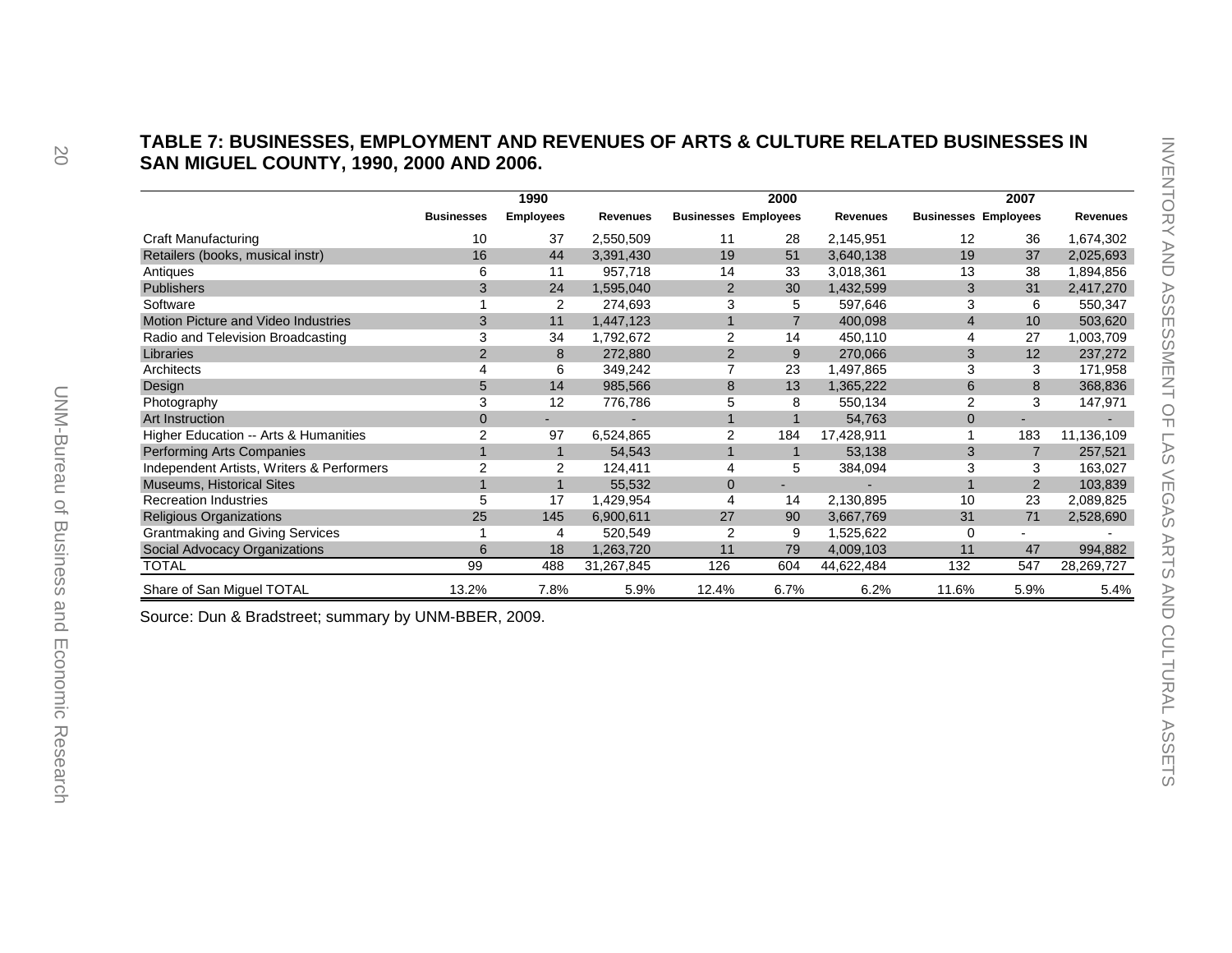<span id="page-22-0"></span>

#### **FIGURE 3: ESTABLISHMENTS AND REVENUES IN CREATIVE INDUSTRIES IN SAN MIGUEL COUNTY, 1989 - 2006**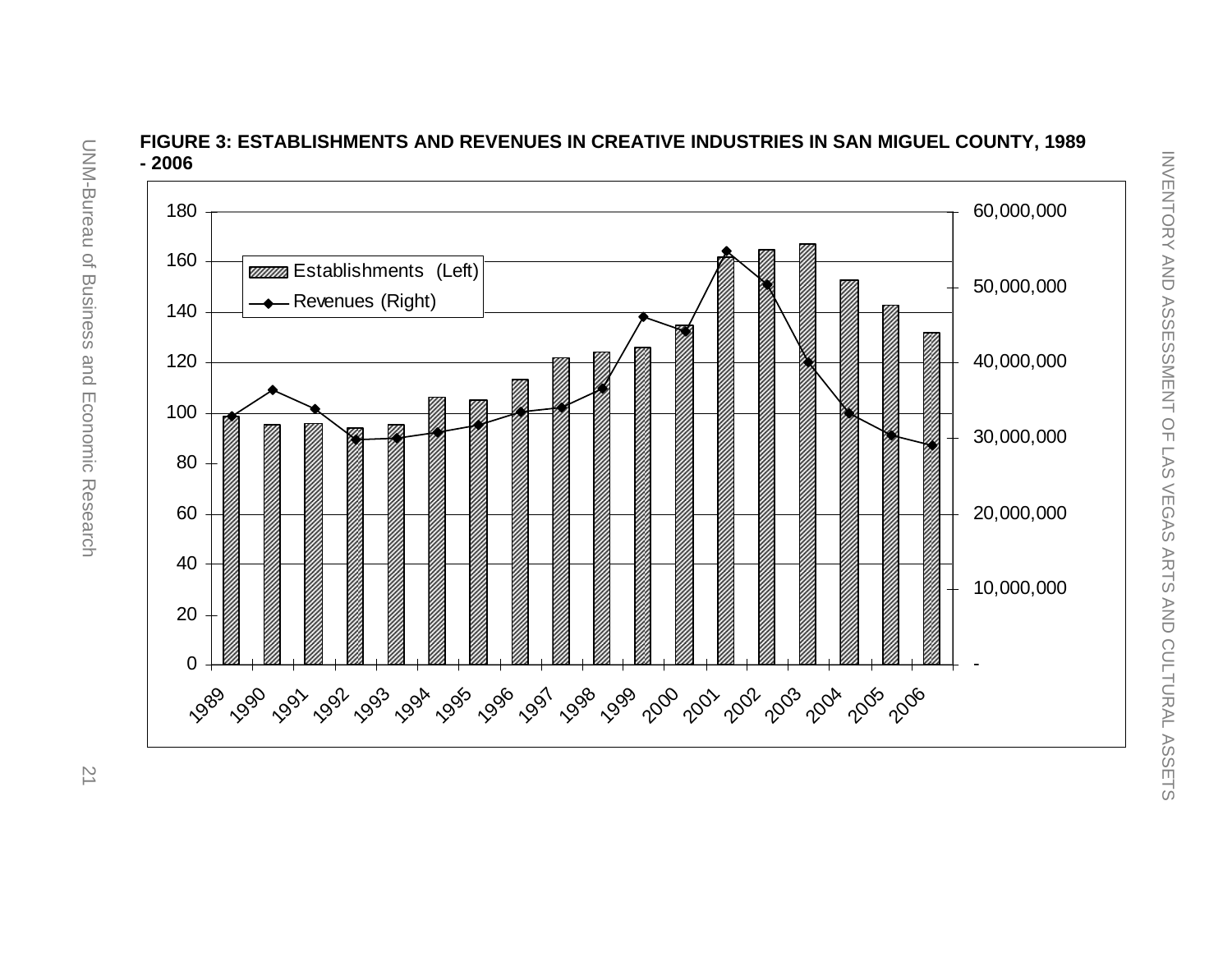

#### **FIGURE 4: EMPLOYMENT PER ESTABLISHMENT AND REVENUES IN CREATIVE INDUSTRIES IN SAN MIGUEL COUNTY, 1989 - 2006**

<span id="page-23-0"></span> $ZZ$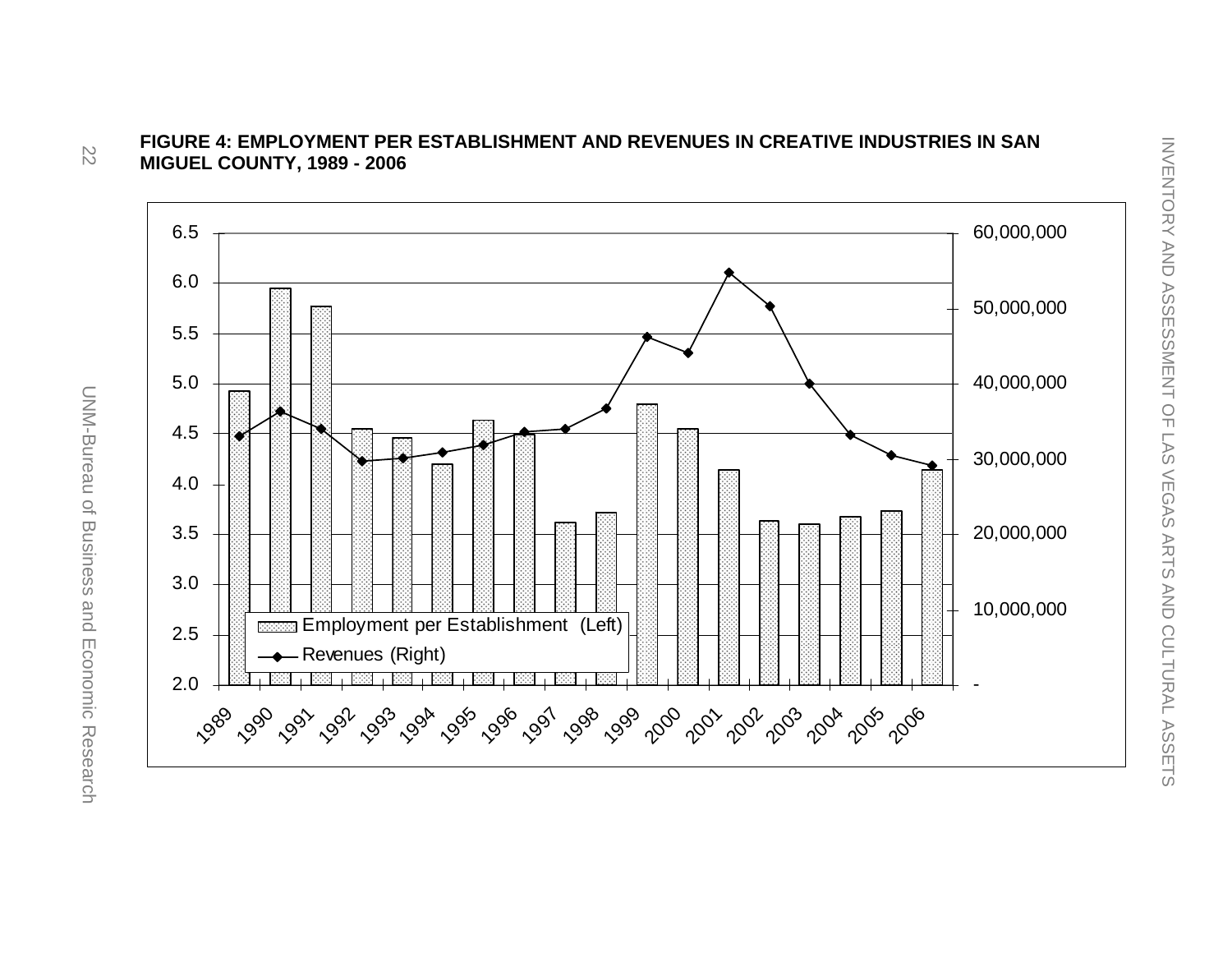#### <span id="page-24-0"></span>**Economic Impact of Tourism**

**Table 8** and **Figure 5** display lodger's tax revenues for Las Vegas and San Miguel County for fiscal years 2000 through 2008. Overall, the figures show that following a drop after 9/11, lodger's taxes in Las Vegas were relatively flat and declining relative to the state total, until FY2007 (July 2006 through June 2007) when growth resumed in both absolute and relative terms.

Because Las Vegas is located along I-25, these figures must be carefully interpreted, as lodger's taxes are a reflection of both highway traffic (and Las Vegas' attraction to these travelers) and travelers who make Las Vegas a destination. To access these patterns, we analyze Las Vegas' performance relative to that of Raton, 100 miles to the north along I-25.

**Figure 6** shows Las Vegas' lodger's tax revenues, per point of the tax rate, as a percentage of that of Raton.<sup>[7](#page-24-0)</sup> In general, revenues in Las Vegas are somewhat lower than in Raton, possibly because of geographical advantages to highway travelers offered by Raton (i.e., it is more of a midway point between major destinations such as Albuquerque/Santa Fe and Denver). Further, the chart shows that changes in travel patterns following 9/11 had a significantly greater impact on Las Vegas, but in the past two years the town's share of revenues has begun to recover. Although speculative, one may suggest that Las Vegas gathers a relatively greater share of revenues from destination travelers, particularly from Albuquerque and visitors to Santa Fe, and this segment of the market for accommodations are more responsive to underlying changes in the travel environment.

According to a 2006 estimate by the Travel Industry Association (TIA), based on the association's Travel Economic Impact Model, travelers spend \$52 million per year in San Miguel County, generating 0.6 jobs, \$8,500 in wages and salaries, and \$840 thousand in local tax revenues. Although county-specific estimates are highly imprecise, this model places San Miguel County  $21^{st}$  among 33 counties in New Mexico in terms of expenditures per capita.

 7 Las Vegas' lodger's tax rate is 4 percent, and Raton's rate is 5 percent. This figure removes this difference by comparing revenues for a single point of the tax rate.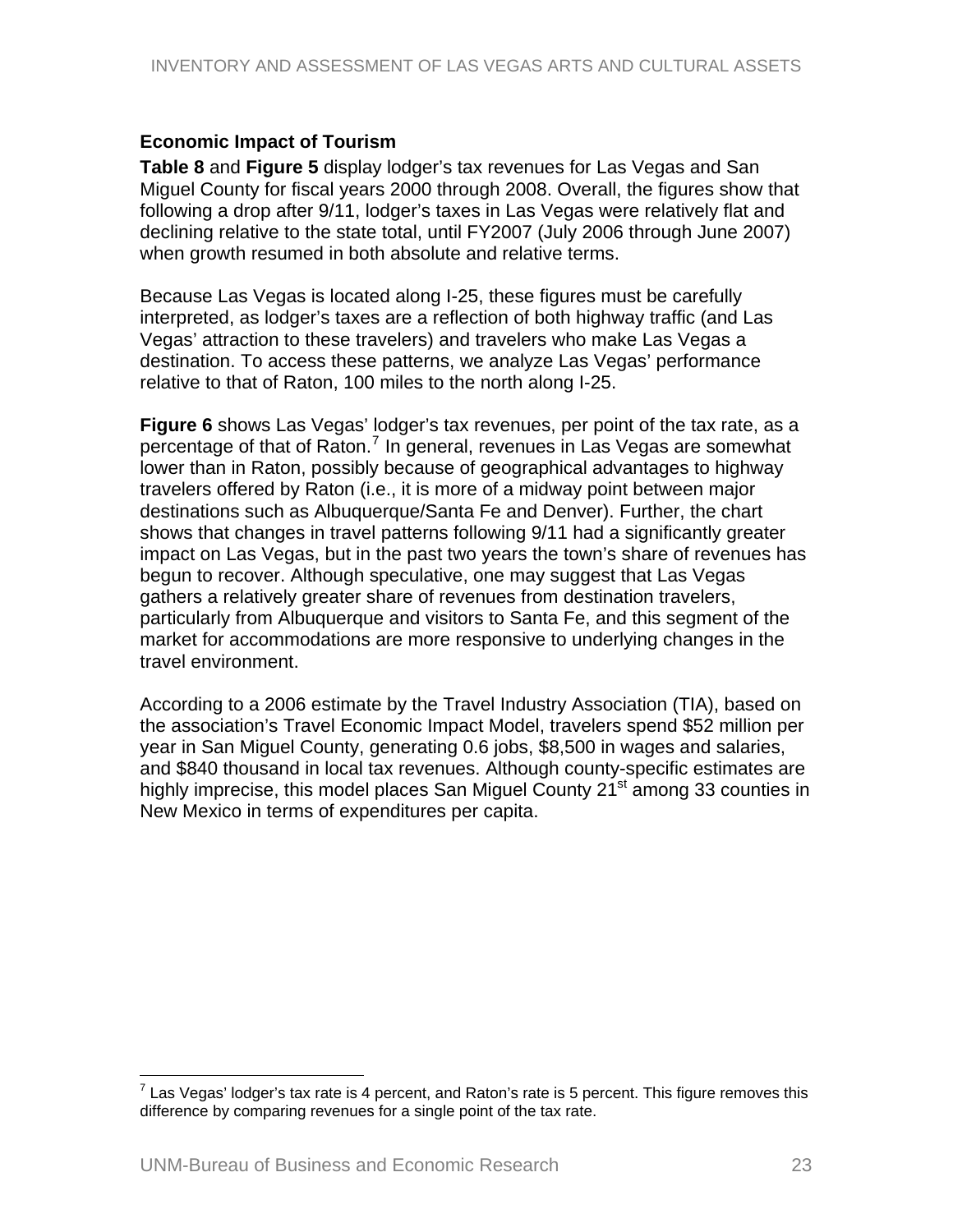#### <span id="page-25-0"></span>**TABLE 8: LODGER'S TAX REVENUES FOR LAS VEGAS AND SAN MIGUEL COUNTY, FISCAL YEARS 2000-2008. (All Values \$2008)**

|               | Las Vegas | <b>San Miguel</b><br>County |
|---------------|-----------|-----------------------------|
| <b>FY2000</b> | 204,324   | 40,675                      |
| <b>FY2001</b> | 252,809   | 37,628                      |
| <b>FY2002</b> | 217,536   | 43,974                      |
| <b>FY2003</b> | 234,630   | 43,531                      |
| <b>FY2004</b> | 228,834   | 30,223                      |
| <b>FY2005</b> | 242,161   | 42,602                      |
| <b>FY2006</b> | 215,776   | 36,341                      |
| <b>FY2007</b> | 254,007   | 33,476                      |
| <b>FY2008</b> | 271,158   | 38,485                      |

Source: New Mexico Department of Finance and Administration, Local Government Division. Note: Lodger's tax rate for Las Vegas is 5 percent; rate for San Miguel County was 3 percent in FY 2000 and 2001, and 5 percent beginning in 2002.

#### **FIGURE 5: LODGER'S TAX REVENUES FOR LAS VEGAS AND SAN MIGUEL COUNTY, FISCAL YEARS 2000-2008. (All Values \$2008)**



Source: New Mexico Department of Finance and Administration, Local Government Division. Note: Lodger's Tax rate for Las Vegas is 4 percent for all years; rate for San Miguel County was 3 percent for FY 2000 and 2001, and was increased to 5 percent beginning 2002.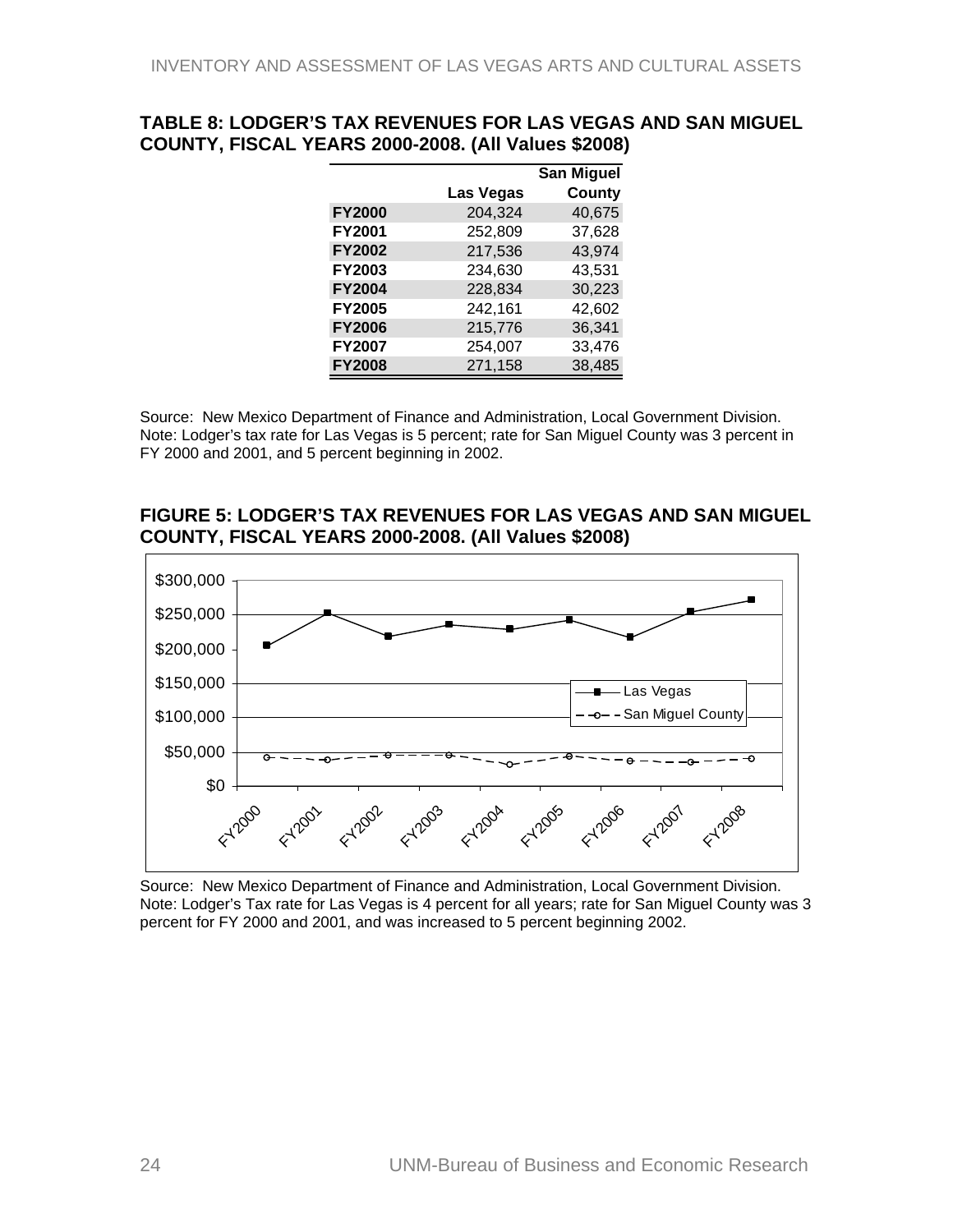

#### <span id="page-26-0"></span>**FIGURE 6: LAS VEGAS LODGER'S TAX REVENUES PER TAX POINT AS A PERCENTAGE OF RATON LODGER'S TAX REVENUES, FISCAL YEARS 2000-2008**

Source: New Mexico Department of Finance and Administration, Local Government Division. Calculations by UNM-BBER, 2009.

Note: Lodger's Tax rate for Las Vegas is 4 percent for all years; rate for San Miguel County was 3 percent for FY 2000 and 2001, and was increased to 5 percent beginning 2002.

**Table 9** displays visitor center statistics from the Las Vegas/San Miguel Chamber of Commerce from July 2008 through April 2009.

#### **TABLE 9: LAS VEGAS VISITOR'S CENTER STATISTICS**

|                                                               | July-December 08 | January-April 09 |
|---------------------------------------------------------------|------------------|------------------|
| <b>Visitor Center Walk-ins</b>                                | 3.201            | 1,357            |
| <b>Chamber Walk-ins</b>                                       | 234              | 73               |
| <b>CHAMBER STATISTICS</b><br>Las Vegas/ San Miguel Chamber of |                  |                  |
| <b>Commerce Requests:</b>                                     | 1,248            |                  |
| Reader Response Cards filled out                              | 514              | 299              |
| <b>Tourist Requests by Phone</b>                              | 90               | 62               |
| <b>Tourist Requests by Mail</b>                               | 16               | 16               |
| <b>Tourist Requests by E-mail</b>                             | 13               | 9                |
| Relocation Requests by Phone/Mail/E-mail                      | 9                | 4                |
| <b>Conference Packets Mailed</b>                              | 216              | $\Omega$         |

Source: Las Vegas/San Miguel Chamber of Commerce, 2009.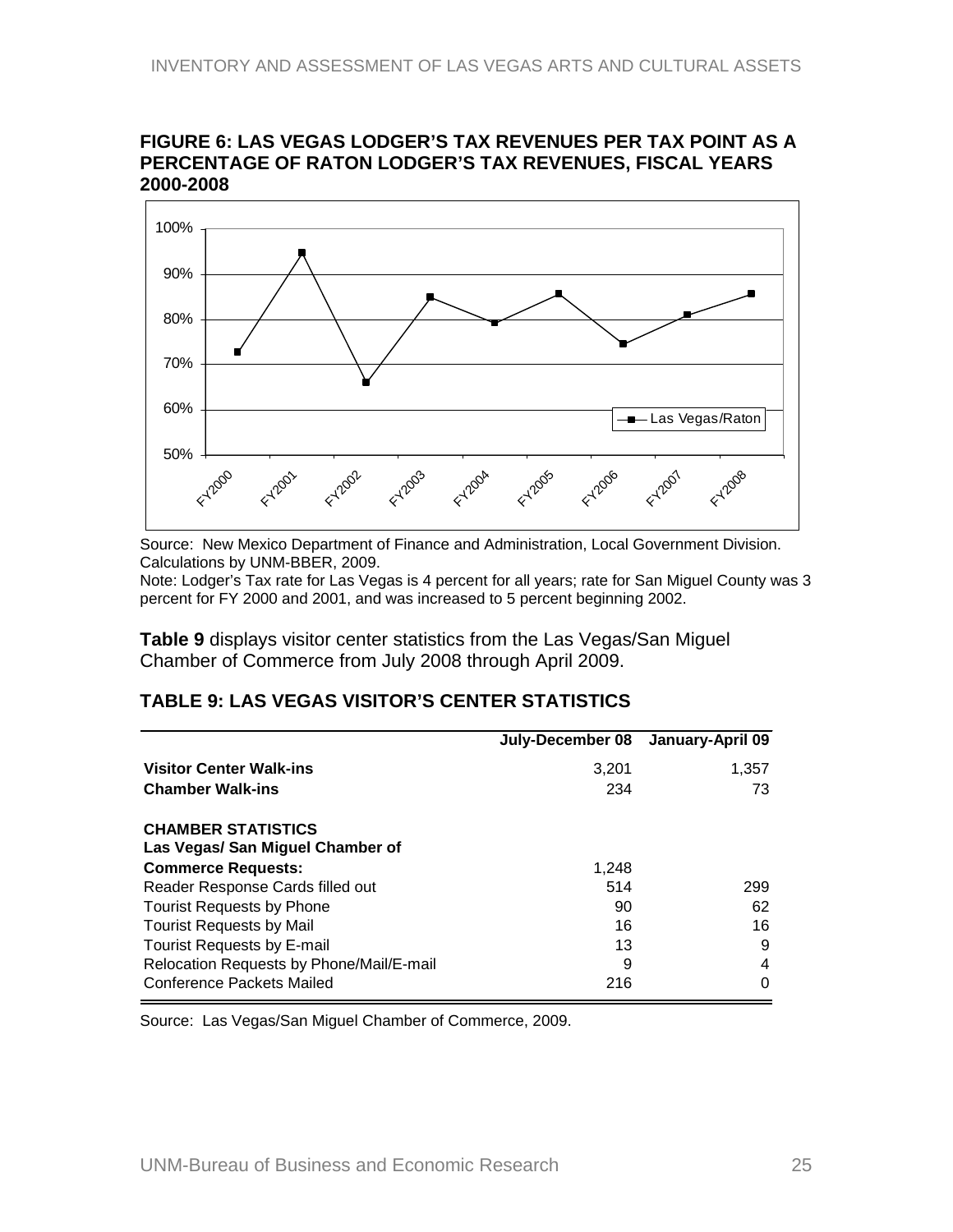#### <span id="page-27-0"></span>**Markets for Arts and Cultural Events**

The data in **Table 10** on the following page was collected by BBER through interviews with various organizations, and consists of some actual counts as well as estimates by personnel. The Rough Rider Motorcycle Rally is one of the most significant draws to the area with approximately 12 to 15,000 attendees in 200[8](#page-27-0). $8$ Fort Union National Monument is also a significant draw with 9,171 visitors last year.<sup>[9](#page-27-0)</sup> The events sponsored by the Las Vegas Arts Council were the largest source of arts and culture attendance in the area with at least 1,300 attendees.<sup>[10](#page-27-0)</sup> This is not counting the People's Faire whose attendance numbers are also significant.

 8 Source: Rough Riders Motorcycle Rally lead organizer, March, 2009

<sup>9</sup> Source: Fort Union National Monument Director, March, 2009

<sup>10</sup> Source: MainStreet Arts and Culture District Application-Las Vegas, 2007; Summary by UNM-BBER, 2009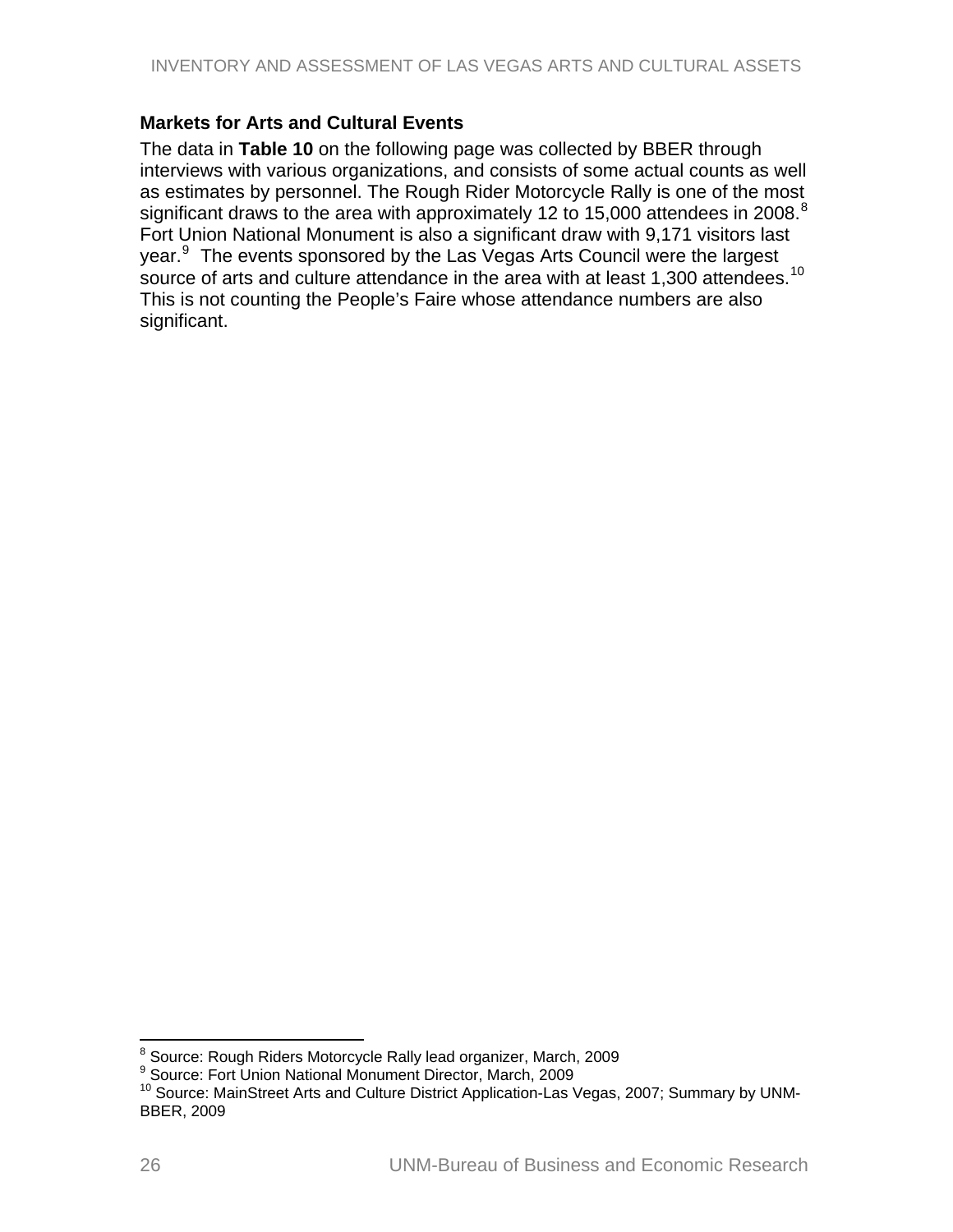#### **TABLE 10: MARKETS FOR CULTURAL INSTITUTIONS AND EVENTS IN THE LAS VEGAS AREA**

<span id="page-28-0"></span>

| Las Vegas Arts Council<br>Las Vegas Celebrates the Arts Studio Tour<br>NM; Las Vegas Area<br>annual<br>participants<br>30 artists<br>attendees<br>approx. 500 attendees<br>Altered Alters Regional Art Exhibition<br>NM; Las Vegas Area<br>annual<br>40-45 artists<br>participants<br>attendees<br>125 opening attendees; 100 show attendees<br>Regional High School Art Competition<br>Northern NM; Las Vegas Area<br>annual<br>approx. 100 works exhibited; 10 volunteers<br>participants<br>100-200 reception attendees; approx. 600 show attendees<br>attendees<br>24 particpants<br><b>Adult Drawing Class</b><br>Las Vegas Area<br>continuous<br><b>Chicken River Writers</b><br>4 participants<br>Las Vegas Area<br>continuous<br>Colores de Corazon Fiber Arts Show<br>NM; Las Vegas Area<br>continuous<br><b>Tinwork Class</b><br>Las Vegas Area<br>continuous<br><b>Tuesday Sketch Group</b><br>2 participants<br>Las Vegas Area<br>continuous<br>Wednesday Watercolor Group<br>Las Vegas Area<br>continuous<br>Writing as Therapy<br>Las Vegas Area<br>continuous<br><b>Children's Summer Art Class</b><br>Las Vegas Area<br>13 participants<br>annual<br>Faces of Women<br>52 artists<br>NM; Las Vegas Area<br>annual<br><b>Jack Glatzer Show</b><br>50-60 attendees<br>NM; Las Vegas Area<br>annual<br>Las Peliculas Film Festival<br>Northern NM; Las Vegas Area<br>annual<br><b>Outreach Summer Concert Series</b><br>Las Vegas Area<br>approx. 100 attendees<br>annual<br>People's Faire<br>65 vendors, 7 performing groups<br>Northern NM; Las Vegas Area<br>annual<br>Missoula Children's Theater<br>Northern NM; Las Vegas Area<br>70 participants<br>annual<br>Rough Rider Motorcycle Rally<br>12-15,000 attendees<br>NM; Las Vegas Area; TX, CO, NV, AZ<br>annual<br><b>MainStreet de Las Vegas</b><br>Second Saturday Artwalk<br>100-150 attendees<br>Las Vegas area<br>continuous<br>91,71 visitors <sup>2</sup><br><b>Fort Union National Monument</b><br>continuous<br>None predominant<br>3,192 visitors $2$<br>$1670^2$<br>Las Vegas Museum<br>continuous<br><b>Historic Accommodations in A&amp;C District</b><br>El Fidel Hotel <sup>1</sup><br>10% occupany rate for "overnight" rooms <sup>1</sup><br><b>NM</b><br>continuous<br>Jan09- 48%; Feb09- 43%; Mar09- 45%; Apr09- 41%<br>Inn on the Santa Fe Trail<br>Mostly NM; summer months from TX<br>continuous<br>occupancy<br>Plaza Hotel<br>65% to 72% occupancy rate<br>continuous<br>summer months | <b>ORGANIZATION/EVENT</b>                | <b>ATTENDANCE / PARTICIPATION (Est.)</b> | <b>FREQUENCY OF</b><br><b>EVENT</b> | <b>PREDOMINANT GEOGRAPHICAL</b><br><b>SOURCE OF ATTENDEES</b> |  |
|---------------------------------------------------------------------------------------------------------------------------------------------------------------------------------------------------------------------------------------------------------------------------------------------------------------------------------------------------------------------------------------------------------------------------------------------------------------------------------------------------------------------------------------------------------------------------------------------------------------------------------------------------------------------------------------------------------------------------------------------------------------------------------------------------------------------------------------------------------------------------------------------------------------------------------------------------------------------------------------------------------------------------------------------------------------------------------------------------------------------------------------------------------------------------------------------------------------------------------------------------------------------------------------------------------------------------------------------------------------------------------------------------------------------------------------------------------------------------------------------------------------------------------------------------------------------------------------------------------------------------------------------------------------------------------------------------------------------------------------------------------------------------------------------------------------------------------------------------------------------------------------------------------------------------------------------------------------------------------------------------------------------------------------------------------------------------------------------------------------------------------------------------------------------------------------------------------------------------------------------------------------------------------------------------------------------------------------------------------------------------------------------------------------------------------------------------------------------------------------|------------------------------------------|------------------------------------------|-------------------------------------|---------------------------------------------------------------|--|
|                                                                                                                                                                                                                                                                                                                                                                                                                                                                                                                                                                                                                                                                                                                                                                                                                                                                                                                                                                                                                                                                                                                                                                                                                                                                                                                                                                                                                                                                                                                                                                                                                                                                                                                                                                                                                                                                                                                                                                                                                                                                                                                                                                                                                                                                                                                                                                                                                                                                                       |                                          |                                          |                                     |                                                               |  |
|                                                                                                                                                                                                                                                                                                                                                                                                                                                                                                                                                                                                                                                                                                                                                                                                                                                                                                                                                                                                                                                                                                                                                                                                                                                                                                                                                                                                                                                                                                                                                                                                                                                                                                                                                                                                                                                                                                                                                                                                                                                                                                                                                                                                                                                                                                                                                                                                                                                                                       |                                          |                                          |                                     |                                                               |  |
|                                                                                                                                                                                                                                                                                                                                                                                                                                                                                                                                                                                                                                                                                                                                                                                                                                                                                                                                                                                                                                                                                                                                                                                                                                                                                                                                                                                                                                                                                                                                                                                                                                                                                                                                                                                                                                                                                                                                                                                                                                                                                                                                                                                                                                                                                                                                                                                                                                                                                       |                                          |                                          |                                     |                                                               |  |
|                                                                                                                                                                                                                                                                                                                                                                                                                                                                                                                                                                                                                                                                                                                                                                                                                                                                                                                                                                                                                                                                                                                                                                                                                                                                                                                                                                                                                                                                                                                                                                                                                                                                                                                                                                                                                                                                                                                                                                                                                                                                                                                                                                                                                                                                                                                                                                                                                                                                                       |                                          |                                          |                                     |                                                               |  |
|                                                                                                                                                                                                                                                                                                                                                                                                                                                                                                                                                                                                                                                                                                                                                                                                                                                                                                                                                                                                                                                                                                                                                                                                                                                                                                                                                                                                                                                                                                                                                                                                                                                                                                                                                                                                                                                                                                                                                                                                                                                                                                                                                                                                                                                                                                                                                                                                                                                                                       |                                          |                                          |                                     |                                                               |  |
|                                                                                                                                                                                                                                                                                                                                                                                                                                                                                                                                                                                                                                                                                                                                                                                                                                                                                                                                                                                                                                                                                                                                                                                                                                                                                                                                                                                                                                                                                                                                                                                                                                                                                                                                                                                                                                                                                                                                                                                                                                                                                                                                                                                                                                                                                                                                                                                                                                                                                       |                                          |                                          |                                     |                                                               |  |
|                                                                                                                                                                                                                                                                                                                                                                                                                                                                                                                                                                                                                                                                                                                                                                                                                                                                                                                                                                                                                                                                                                                                                                                                                                                                                                                                                                                                                                                                                                                                                                                                                                                                                                                                                                                                                                                                                                                                                                                                                                                                                                                                                                                                                                                                                                                                                                                                                                                                                       |                                          |                                          |                                     |                                                               |  |
|                                                                                                                                                                                                                                                                                                                                                                                                                                                                                                                                                                                                                                                                                                                                                                                                                                                                                                                                                                                                                                                                                                                                                                                                                                                                                                                                                                                                                                                                                                                                                                                                                                                                                                                                                                                                                                                                                                                                                                                                                                                                                                                                                                                                                                                                                                                                                                                                                                                                                       |                                          |                                          |                                     |                                                               |  |
|                                                                                                                                                                                                                                                                                                                                                                                                                                                                                                                                                                                                                                                                                                                                                                                                                                                                                                                                                                                                                                                                                                                                                                                                                                                                                                                                                                                                                                                                                                                                                                                                                                                                                                                                                                                                                                                                                                                                                                                                                                                                                                                                                                                                                                                                                                                                                                                                                                                                                       |                                          |                                          |                                     |                                                               |  |
|                                                                                                                                                                                                                                                                                                                                                                                                                                                                                                                                                                                                                                                                                                                                                                                                                                                                                                                                                                                                                                                                                                                                                                                                                                                                                                                                                                                                                                                                                                                                                                                                                                                                                                                                                                                                                                                                                                                                                                                                                                                                                                                                                                                                                                                                                                                                                                                                                                                                                       |                                          |                                          |                                     |                                                               |  |
|                                                                                                                                                                                                                                                                                                                                                                                                                                                                                                                                                                                                                                                                                                                                                                                                                                                                                                                                                                                                                                                                                                                                                                                                                                                                                                                                                                                                                                                                                                                                                                                                                                                                                                                                                                                                                                                                                                                                                                                                                                                                                                                                                                                                                                                                                                                                                                                                                                                                                       |                                          |                                          |                                     |                                                               |  |
|                                                                                                                                                                                                                                                                                                                                                                                                                                                                                                                                                                                                                                                                                                                                                                                                                                                                                                                                                                                                                                                                                                                                                                                                                                                                                                                                                                                                                                                                                                                                                                                                                                                                                                                                                                                                                                                                                                                                                                                                                                                                                                                                                                                                                                                                                                                                                                                                                                                                                       |                                          |                                          |                                     |                                                               |  |
|                                                                                                                                                                                                                                                                                                                                                                                                                                                                                                                                                                                                                                                                                                                                                                                                                                                                                                                                                                                                                                                                                                                                                                                                                                                                                                                                                                                                                                                                                                                                                                                                                                                                                                                                                                                                                                                                                                                                                                                                                                                                                                                                                                                                                                                                                                                                                                                                                                                                                       |                                          |                                          |                                     |                                                               |  |
|                                                                                                                                                                                                                                                                                                                                                                                                                                                                                                                                                                                                                                                                                                                                                                                                                                                                                                                                                                                                                                                                                                                                                                                                                                                                                                                                                                                                                                                                                                                                                                                                                                                                                                                                                                                                                                                                                                                                                                                                                                                                                                                                                                                                                                                                                                                                                                                                                                                                                       |                                          |                                          |                                     |                                                               |  |
|                                                                                                                                                                                                                                                                                                                                                                                                                                                                                                                                                                                                                                                                                                                                                                                                                                                                                                                                                                                                                                                                                                                                                                                                                                                                                                                                                                                                                                                                                                                                                                                                                                                                                                                                                                                                                                                                                                                                                                                                                                                                                                                                                                                                                                                                                                                                                                                                                                                                                       |                                          |                                          |                                     |                                                               |  |
|                                                                                                                                                                                                                                                                                                                                                                                                                                                                                                                                                                                                                                                                                                                                                                                                                                                                                                                                                                                                                                                                                                                                                                                                                                                                                                                                                                                                                                                                                                                                                                                                                                                                                                                                                                                                                                                                                                                                                                                                                                                                                                                                                                                                                                                                                                                                                                                                                                                                                       |                                          |                                          |                                     |                                                               |  |
|                                                                                                                                                                                                                                                                                                                                                                                                                                                                                                                                                                                                                                                                                                                                                                                                                                                                                                                                                                                                                                                                                                                                                                                                                                                                                                                                                                                                                                                                                                                                                                                                                                                                                                                                                                                                                                                                                                                                                                                                                                                                                                                                                                                                                                                                                                                                                                                                                                                                                       |                                          |                                          |                                     |                                                               |  |
|                                                                                                                                                                                                                                                                                                                                                                                                                                                                                                                                                                                                                                                                                                                                                                                                                                                                                                                                                                                                                                                                                                                                                                                                                                                                                                                                                                                                                                                                                                                                                                                                                                                                                                                                                                                                                                                                                                                                                                                                                                                                                                                                                                                                                                                                                                                                                                                                                                                                                       |                                          |                                          |                                     |                                                               |  |
|                                                                                                                                                                                                                                                                                                                                                                                                                                                                                                                                                                                                                                                                                                                                                                                                                                                                                                                                                                                                                                                                                                                                                                                                                                                                                                                                                                                                                                                                                                                                                                                                                                                                                                                                                                                                                                                                                                                                                                                                                                                                                                                                                                                                                                                                                                                                                                                                                                                                                       |                                          |                                          |                                     |                                                               |  |
|                                                                                                                                                                                                                                                                                                                                                                                                                                                                                                                                                                                                                                                                                                                                                                                                                                                                                                                                                                                                                                                                                                                                                                                                                                                                                                                                                                                                                                                                                                                                                                                                                                                                                                                                                                                                                                                                                                                                                                                                                                                                                                                                                                                                                                                                                                                                                                                                                                                                                       |                                          |                                          |                                     |                                                               |  |
|                                                                                                                                                                                                                                                                                                                                                                                                                                                                                                                                                                                                                                                                                                                                                                                                                                                                                                                                                                                                                                                                                                                                                                                                                                                                                                                                                                                                                                                                                                                                                                                                                                                                                                                                                                                                                                                                                                                                                                                                                                                                                                                                                                                                                                                                                                                                                                                                                                                                                       |                                          |                                          |                                     |                                                               |  |
|                                                                                                                                                                                                                                                                                                                                                                                                                                                                                                                                                                                                                                                                                                                                                                                                                                                                                                                                                                                                                                                                                                                                                                                                                                                                                                                                                                                                                                                                                                                                                                                                                                                                                                                                                                                                                                                                                                                                                                                                                                                                                                                                                                                                                                                                                                                                                                                                                                                                                       |                                          |                                          |                                     |                                                               |  |
|                                                                                                                                                                                                                                                                                                                                                                                                                                                                                                                                                                                                                                                                                                                                                                                                                                                                                                                                                                                                                                                                                                                                                                                                                                                                                                                                                                                                                                                                                                                                                                                                                                                                                                                                                                                                                                                                                                                                                                                                                                                                                                                                                                                                                                                                                                                                                                                                                                                                                       |                                          |                                          |                                     |                                                               |  |
|                                                                                                                                                                                                                                                                                                                                                                                                                                                                                                                                                                                                                                                                                                                                                                                                                                                                                                                                                                                                                                                                                                                                                                                                                                                                                                                                                                                                                                                                                                                                                                                                                                                                                                                                                                                                                                                                                                                                                                                                                                                                                                                                                                                                                                                                                                                                                                                                                                                                                       |                                          |                                          |                                     |                                                               |  |
|                                                                                                                                                                                                                                                                                                                                                                                                                                                                                                                                                                                                                                                                                                                                                                                                                                                                                                                                                                                                                                                                                                                                                                                                                                                                                                                                                                                                                                                                                                                                                                                                                                                                                                                                                                                                                                                                                                                                                                                                                                                                                                                                                                                                                                                                                                                                                                                                                                                                                       |                                          |                                          |                                     |                                                               |  |
|                                                                                                                                                                                                                                                                                                                                                                                                                                                                                                                                                                                                                                                                                                                                                                                                                                                                                                                                                                                                                                                                                                                                                                                                                                                                                                                                                                                                                                                                                                                                                                                                                                                                                                                                                                                                                                                                                                                                                                                                                                                                                                                                                                                                                                                                                                                                                                                                                                                                                       |                                          |                                          |                                     |                                                               |  |
|                                                                                                                                                                                                                                                                                                                                                                                                                                                                                                                                                                                                                                                                                                                                                                                                                                                                                                                                                                                                                                                                                                                                                                                                                                                                                                                                                                                                                                                                                                                                                                                                                                                                                                                                                                                                                                                                                                                                                                                                                                                                                                                                                                                                                                                                                                                                                                                                                                                                                       |                                          |                                          |                                     |                                                               |  |
|                                                                                                                                                                                                                                                                                                                                                                                                                                                                                                                                                                                                                                                                                                                                                                                                                                                                                                                                                                                                                                                                                                                                                                                                                                                                                                                                                                                                                                                                                                                                                                                                                                                                                                                                                                                                                                                                                                                                                                                                                                                                                                                                                                                                                                                                                                                                                                                                                                                                                       |                                          |                                          |                                     |                                                               |  |
|                                                                                                                                                                                                                                                                                                                                                                                                                                                                                                                                                                                                                                                                                                                                                                                                                                                                                                                                                                                                                                                                                                                                                                                                                                                                                                                                                                                                                                                                                                                                                                                                                                                                                                                                                                                                                                                                                                                                                                                                                                                                                                                                                                                                                                                                                                                                                                                                                                                                                       |                                          |                                          |                                     |                                                               |  |
|                                                                                                                                                                                                                                                                                                                                                                                                                                                                                                                                                                                                                                                                                                                                                                                                                                                                                                                                                                                                                                                                                                                                                                                                                                                                                                                                                                                                                                                                                                                                                                                                                                                                                                                                                                                                                                                                                                                                                                                                                                                                                                                                                                                                                                                                                                                                                                                                                                                                                       |                                          |                                          |                                     |                                                               |  |
|                                                                                                                                                                                                                                                                                                                                                                                                                                                                                                                                                                                                                                                                                                                                                                                                                                                                                                                                                                                                                                                                                                                                                                                                                                                                                                                                                                                                                                                                                                                                                                                                                                                                                                                                                                                                                                                                                                                                                                                                                                                                                                                                                                                                                                                                                                                                                                                                                                                                                       |                                          |                                          |                                     |                                                               |  |
|                                                                                                                                                                                                                                                                                                                                                                                                                                                                                                                                                                                                                                                                                                                                                                                                                                                                                                                                                                                                                                                                                                                                                                                                                                                                                                                                                                                                                                                                                                                                                                                                                                                                                                                                                                                                                                                                                                                                                                                                                                                                                                                                                                                                                                                                                                                                                                                                                                                                                       |                                          |                                          |                                     |                                                               |  |
|                                                                                                                                                                                                                                                                                                                                                                                                                                                                                                                                                                                                                                                                                                                                                                                                                                                                                                                                                                                                                                                                                                                                                                                                                                                                                                                                                                                                                                                                                                                                                                                                                                                                                                                                                                                                                                                                                                                                                                                                                                                                                                                                                                                                                                                                                                                                                                                                                                                                                       |                                          |                                          |                                     |                                                               |  |
|                                                                                                                                                                                                                                                                                                                                                                                                                                                                                                                                                                                                                                                                                                                                                                                                                                                                                                                                                                                                                                                                                                                                                                                                                                                                                                                                                                                                                                                                                                                                                                                                                                                                                                                                                                                                                                                                                                                                                                                                                                                                                                                                                                                                                                                                                                                                                                                                                                                                                       |                                          |                                          |                                     |                                                               |  |
|                                                                                                                                                                                                                                                                                                                                                                                                                                                                                                                                                                                                                                                                                                                                                                                                                                                                                                                                                                                                                                                                                                                                                                                                                                                                                                                                                                                                                                                                                                                                                                                                                                                                                                                                                                                                                                                                                                                                                                                                                                                                                                                                                                                                                                                                                                                                                                                                                                                                                       |                                          |                                          |                                     |                                                               |  |
|                                                                                                                                                                                                                                                                                                                                                                                                                                                                                                                                                                                                                                                                                                                                                                                                                                                                                                                                                                                                                                                                                                                                                                                                                                                                                                                                                                                                                                                                                                                                                                                                                                                                                                                                                                                                                                                                                                                                                                                                                                                                                                                                                                                                                                                                                                                                                                                                                                                                                       |                                          |                                          |                                     |                                                               |  |
|                                                                                                                                                                                                                                                                                                                                                                                                                                                                                                                                                                                                                                                                                                                                                                                                                                                                                                                                                                                                                                                                                                                                                                                                                                                                                                                                                                                                                                                                                                                                                                                                                                                                                                                                                                                                                                                                                                                                                                                                                                                                                                                                                                                                                                                                                                                                                                                                                                                                                       | Las Vegas/San Miguel Chamber of Commerce | city-wide                                | continuous                          | None predominant                                              |  |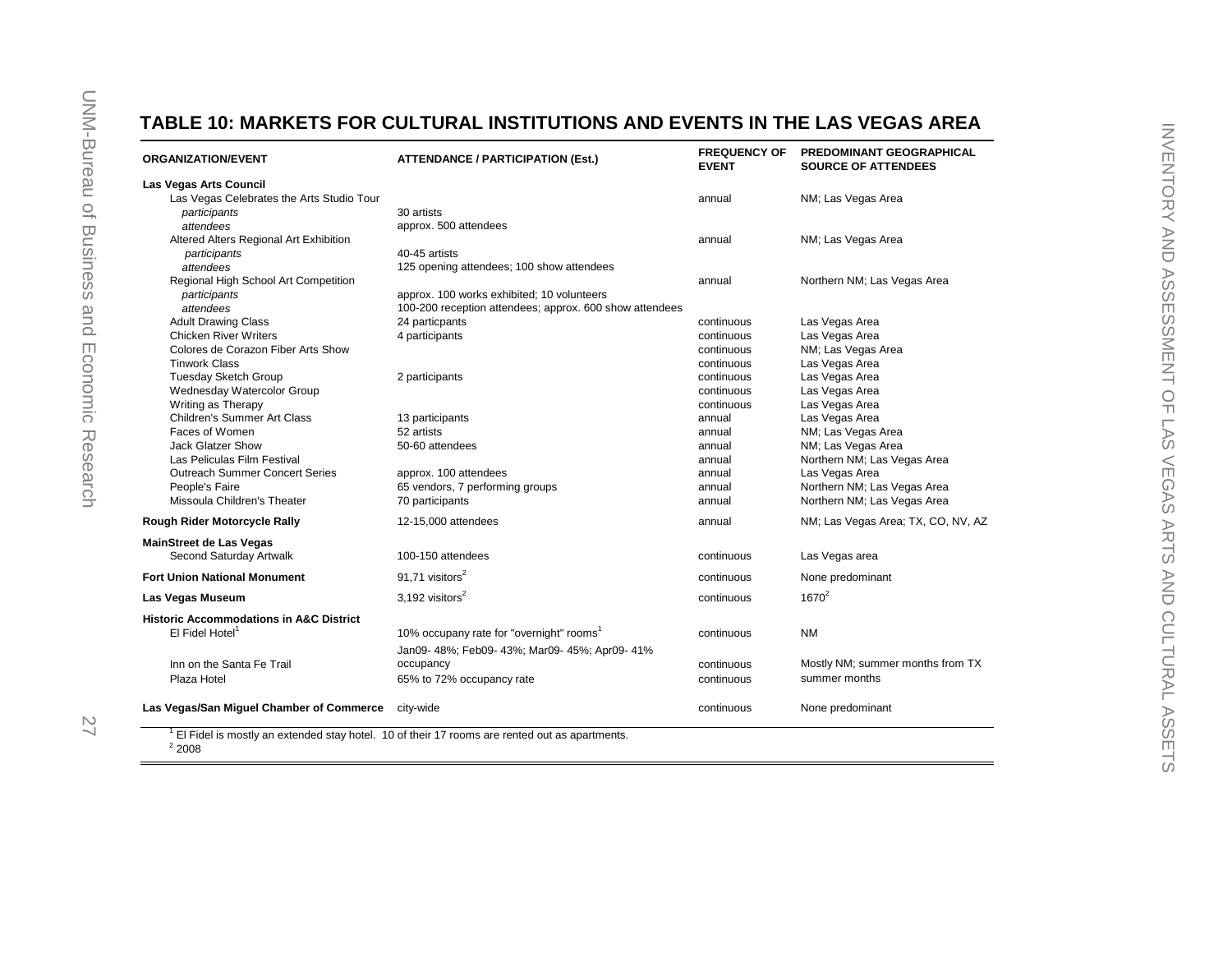# <span id="page-29-0"></span>**APPENDIX**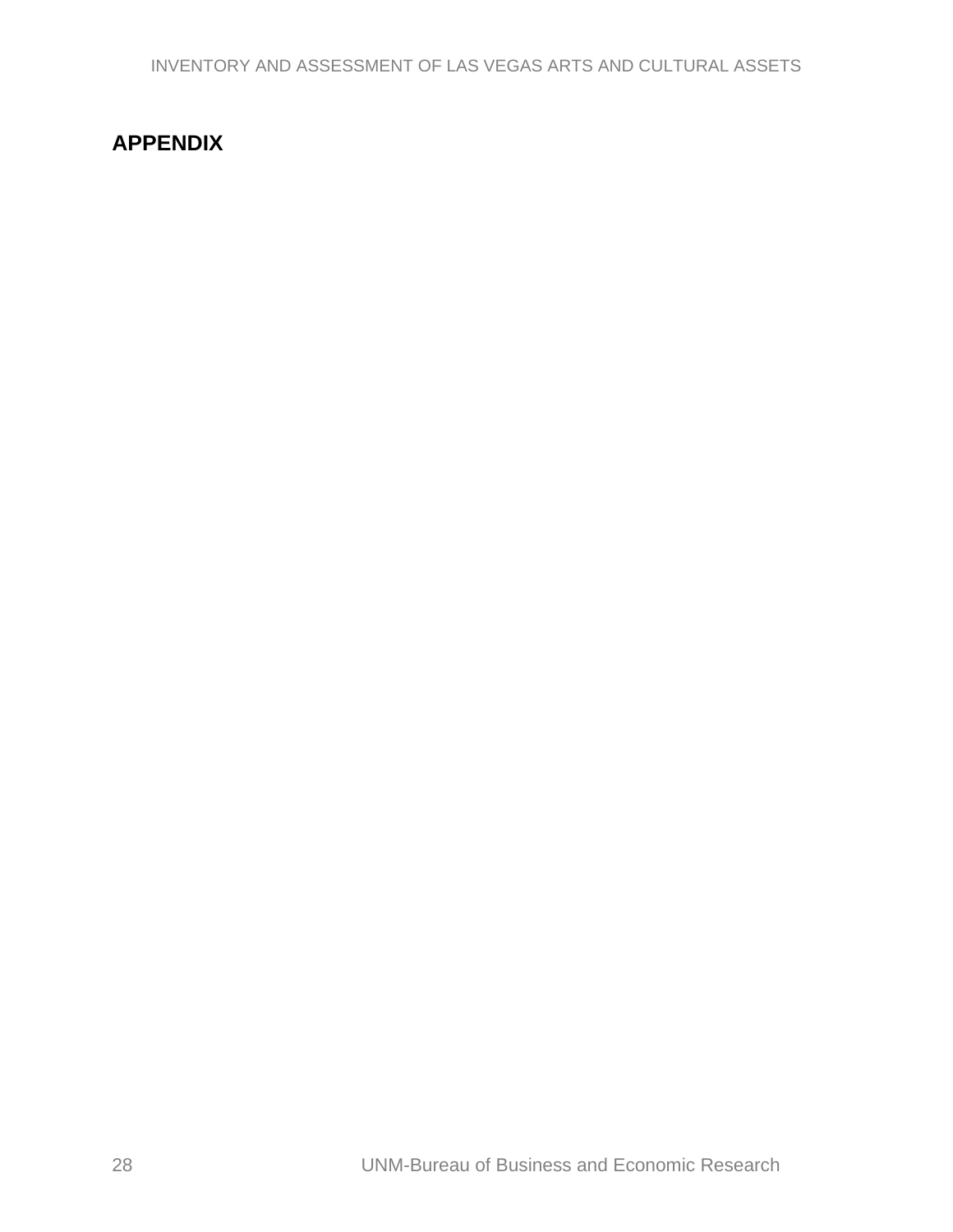#### <span id="page-30-0"></span>**FIGURE A-1: LAS VEGAS ARTS AND CULTURAL COMMUNITY SURVEY**

#### **University of New Mexico**

#### **Verbal Informed Consent for Surveys**

#### **A Study of Arts and Cultural Districts in New Mexico MainStreet Communities**

The University of New Mexico's Bureau of Business and Economic Research (BBER) is conducting a research study with the support of the New Mexico MainStreet program and in collaboration with members of your community. The purpose of the study is to inventory the artistic, cultural, and creative assets in New Mexico. You are being asked to participate in this study because you have been identified as a person involved in art, culture, creative, or cultural tourism activities in your community.

Your participation will involve answering several questions. The survey should take no more than 30 minutes to complete. Your involvement in the study is voluntary, and you may choose not to participate. You can also refuse to answer any of the questions at any time. The survey includes questions such as "What are three advantages of working in the arts & cultural field in your community?" and asks you to provide names of individuals involved in the arts and cultural community in your town whom BBER may ask, in turn, to complete a survey for this study.

There are no risks associated with your participation in this study. All information you provide will be kept confidential. With your permission, BBER may use direct quotes from your survey in the final report or in presentations, but without including any identifying information.

The findings from this project will provide information on the human and institutional artistic, creative, and cultural assets in your community.

Do you have any questions for me about this research project, the survey, or your participation in the survey before I ask you for your consent to participate? [Allow time for questions and answers.]

Should any questions about this research project arise, you can call Dr. Jeffrey Mitchell at (505) 277- 5993. If you have questions regarding your legal rights as a research subject, you may call the UNM Human Research Protections Office at (505) 277-0067.

Do you consent to participate in this survey? \_\_\_\_\_ Yes \_\_\_\_\_ No [Check the appropriate response.]

Researcher's Name

\_\_\_\_\_\_\_\_\_\_\_\_\_\_\_\_\_\_\_\_\_\_\_\_\_\_\_\_\_\_\_\_\_\_\_\_\_\_\_\_\_\_ IRB#: 08-550 Version: 11/11/08

|                       | <b>OFFICIAL USE ONLY</b>                     |                         |  |
|-----------------------|----------------------------------------------|-------------------------|--|
| $APPROVED \t01/19/09$ |                                              | <b>EXPIRES</b> 01/18/10 |  |
|                       | The University of New Mexico Main Campus IRB |                         |  |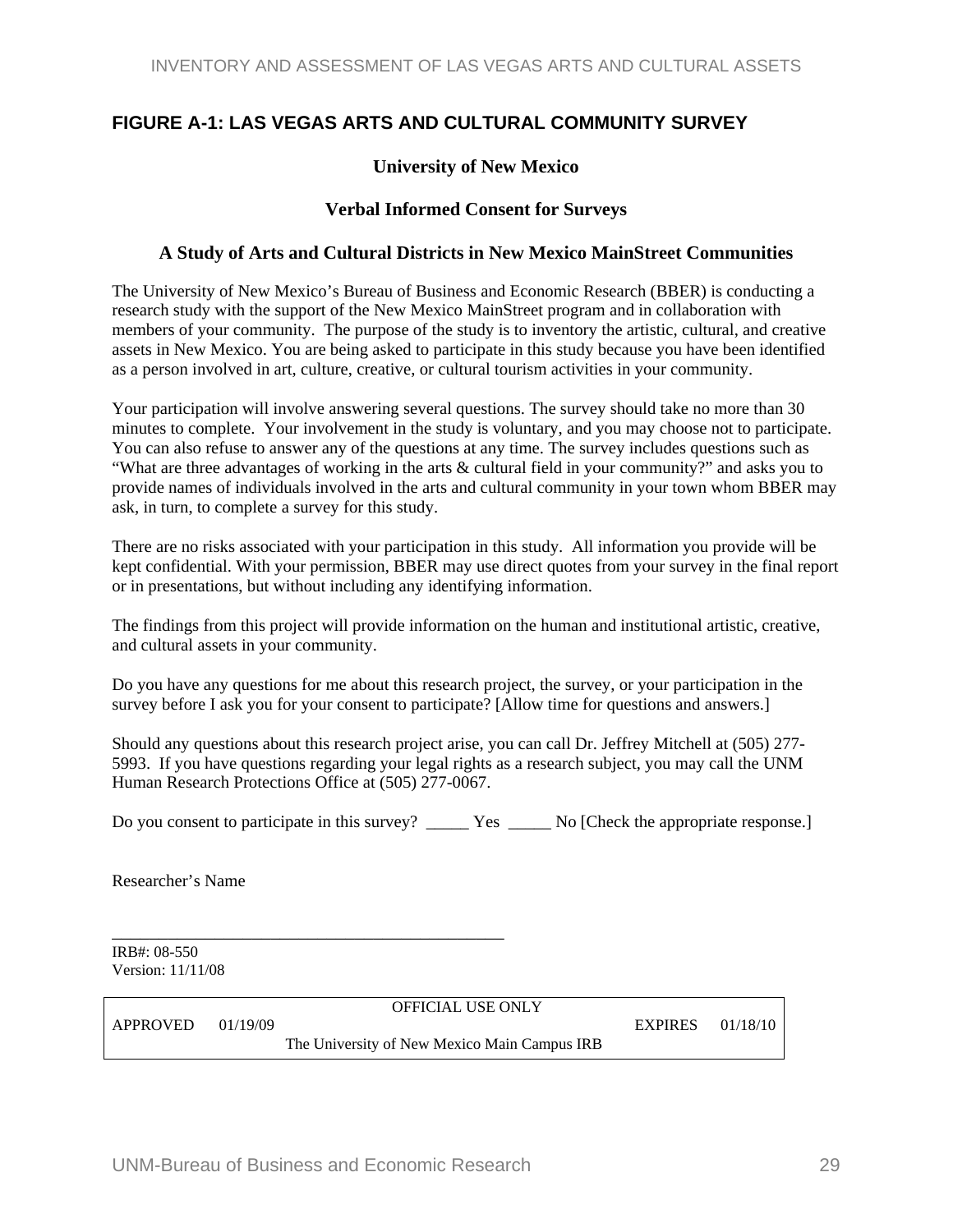

Bureau *of* Business *&* Economic Research

LAS VEGAS ARTS AND CULTURAL COMMUNITY SURVEY

#### Informed Consent

*Before beginning the survey, the community volunteer ("Researcher") must read the Verbal Informed Consent for Surveys script (attached at the front) to the interviewee and check the appropriate response at the bottom of the script page. (If the interviewee does not give consent, do not proceed with the survey.) Then sign your name in the "Researcher's Name" area on the bottom of the script pages and leave one copy with the interviewee.* 

*Inform the interviewee that the survey should take about 15-20 minutes.*

#### Background:

- 1. Your name:  $\blacksquare$
- 2. How long have you lived in/around Las Vegas? \_\_\_\_\_\_\_\_\_\_\_\_\_\_\_\_\_\_\_\_\_\_\_\_\_\_\_\_\_\_\_\_

| If not for entire life, where did you live before? |  |
|----------------------------------------------------|--|
|----------------------------------------------------|--|

- 3. Describe your involvement in arts, cultural, and creative activities. Please be specific about the type of creative work that you are engaged in (e.g., landscape painting, historical fiction).
- 4. Choosing from the following list, in which **one** role do you exert the greatest influence on the arts and cultural community in Las Vegas *(circle)*. *Check other roles as appropriate.*

|  |  | $\Box$ artist $\Box$ preservationist $\Box$ teacher/mentor $\Box$ supporter (\$) $\Box$ student |  |  |
|--|--|-------------------------------------------------------------------------------------------------|--|--|
|  |  | $\Box$ enthusiast $\Box$ volunteer $\Box$ organizer $\Box$ promoter $\Box$ business             |  |  |

5. Please identify arts & cultural or community organizations with which you are currently involved.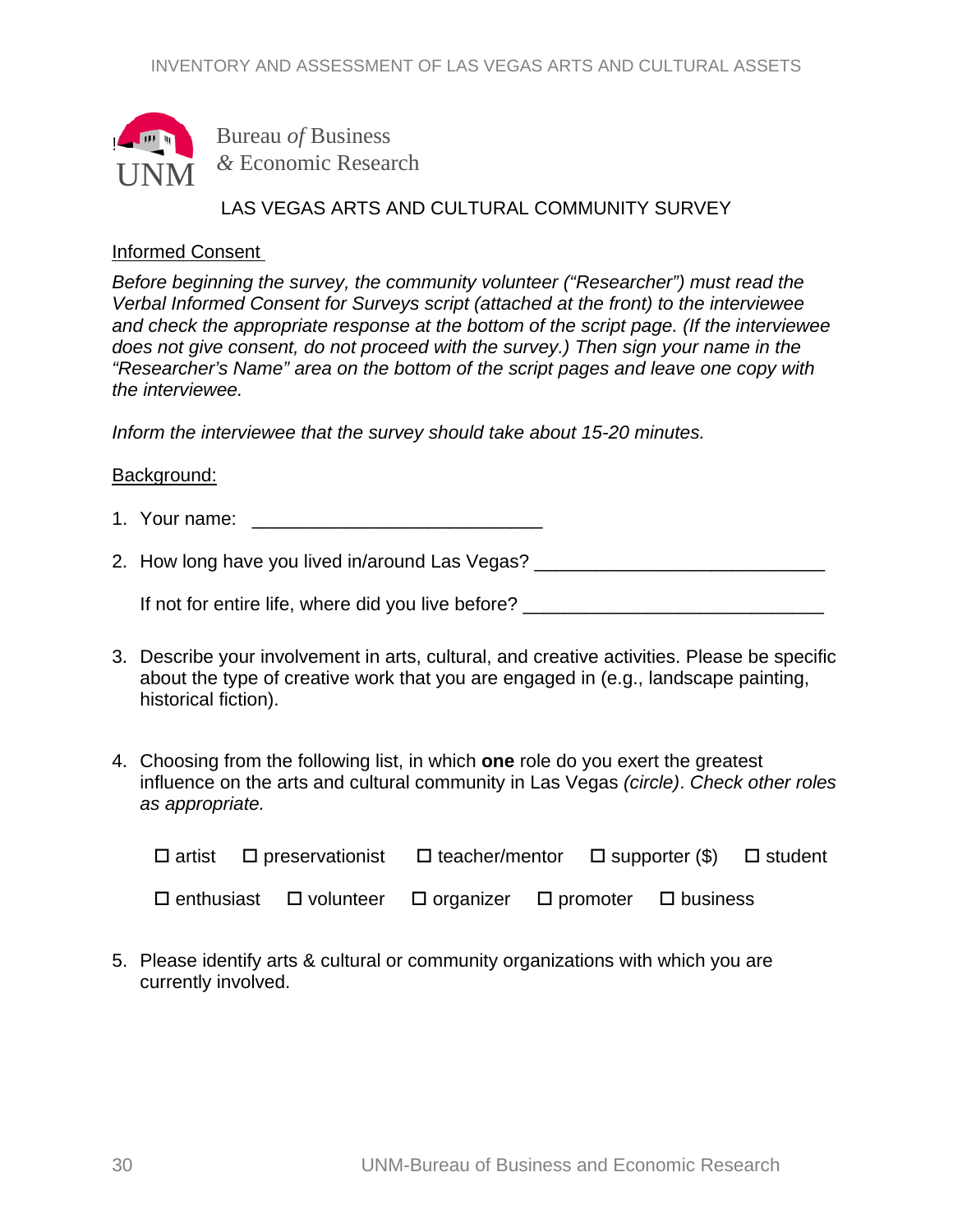6. Please name in rank order up to five people or institutions with whom your interactions are most important in your arts and cultural activities. These may include peers, mentors, students, artists, fans, collaborators, organizers, financial supporters, galleries, and so on.

| TOWN OF RESIDENCE ________________________________ |                                |  |
|----------------------------------------------------|--------------------------------|--|
|                                                    |                                |  |
|                                                    |                                |  |
|                                                    |                                |  |
|                                                    |                                |  |
|                                                    |                                |  |
|                                                    |                                |  |
|                                                    |                                |  |
| TOWN OF RESIDENCE ________________________________ |                                |  |
|                                                    |                                |  |
|                                                    |                                |  |
|                                                    |                                |  |
| TOWN OF RESIDENCE ______________________________   |                                |  |
|                                                    |                                |  |
|                                                    |                                |  |
|                                                    | FREQUENCY OF CONTACT 1 2 3 4 5 |  |
| TOWN OF RESIDENCE ______________________________   |                                |  |
|                                                    |                                |  |